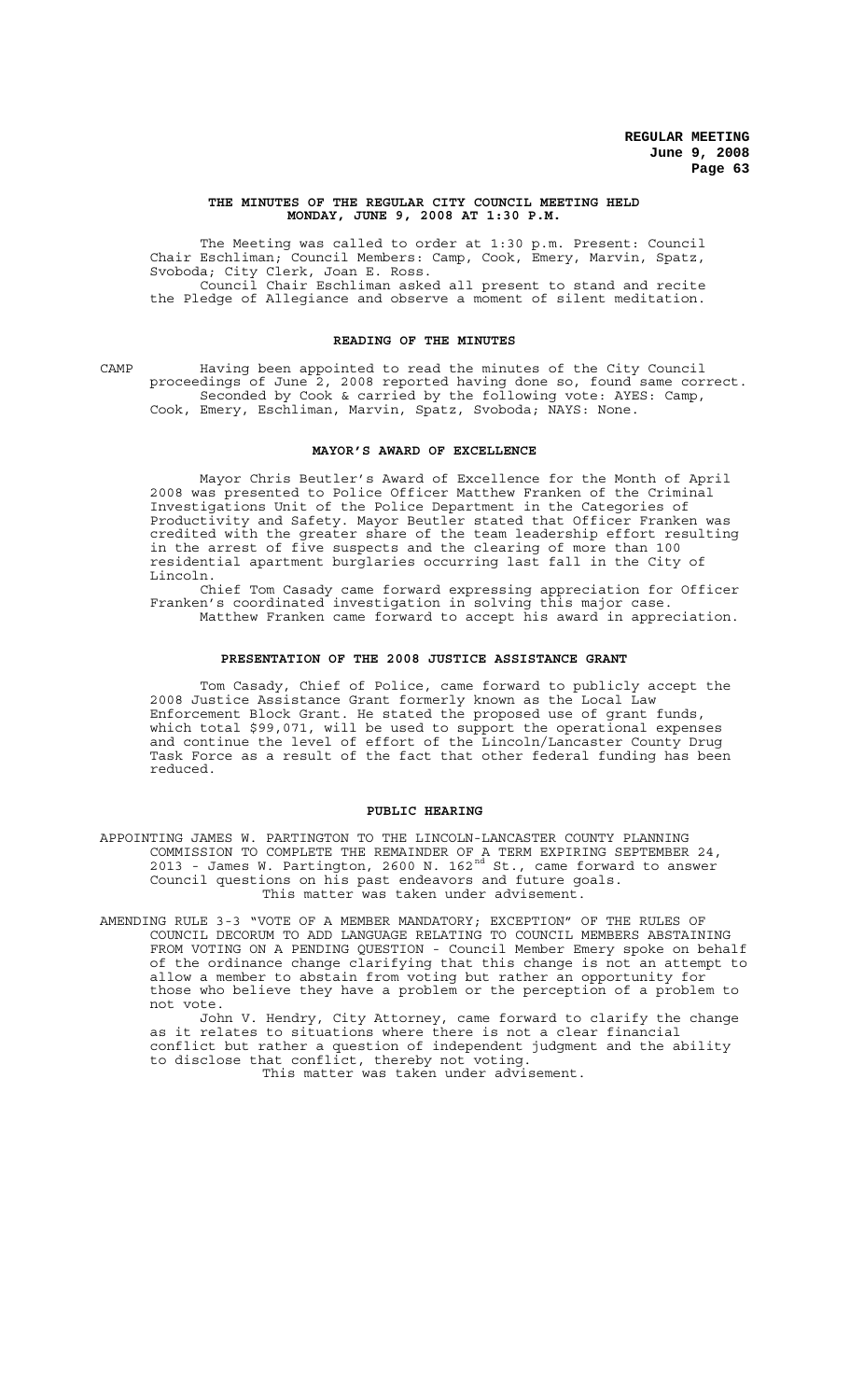- ANNEXATION NO. 08003 AMENDING THE LINCOLN CORPORATE LIMITS MAP BY ANNEXING APPROXIMATELY 63.13 ACRES OF PROPERTY GENERALLY LOCATED AT N. 35TH STREET AND SUPERIOR STREET;
- CHANGE OF ZONE 08019 APPLICATION OF ROBERT AND VICTORIA ROKEBY FOR A CHANGE OF ZONE FROM R-3 RESIDENTIAL DISTRICT TO H-3 HIGHWAY COMMERCIAL DISTRICT ON PROPERTY GENERALLY LOCATED AT N. 35TH STREET AND SUPERIOR STREET - Charlie Humble, Erickson & Sederstrom, 301 S.  $13^{\text{th}}$  St., Ste. 400, attorney representing the applicants, came forward to request these items be placed on pending to allow counsel time to work through matters. He requested that public hearing be allowed following removal from pending.

This matter was taken under advisement.

- CHANGE OF ZONE 08018 APPLICATION OF GAMMA PHI BETA BUILDING ASSOCIATION AND THE PLANNING DIRECTOR FOR A CHANGE OF ZONE FROM O-2 SUBURBAN OFFICE DISTRICT TO R-7 RESIDENTIAL DISTRICT AND P PUBLIC USE DISTRICT ON PROPERTY GENERALLY LOCATED AT N. 16TH STREET BETWEEN R AND S STREETS - Joan Kopf, 3910 S. 27<sup>th</sup> St., came forward to answer questions. This matter was taken under advisement.
- CHANGE OF ZONE 08020 APPLICATION OF VEYANCE TECHNOLOGIES, INC. FOR A CHANGE OF ZONE FROM R-4 RESIDENTIAL DISTRICT TO I-1 INDUSTRIAL DISTRICT ON PROPERTY GENERALLY LOCATED AT N. 56TH STREET AND BALLARD AVE. - Daniel Thompson, Olsson Associates, 1111 Lincoln Mall, came forward representing the applicant and to answer questions. He stated this change would place all of Veyance properties under one zone but could affirmatively answer Council Chair Eschliman's question if this change would create new jobs.

This matter was taken under advisement.

ACCEPTING THE REPORT OF NEW AND PENDING CLAIMS AGAINST THE CITY AND APPROVING DISPOSITION OF CLAIMS SET FORTH FOR THE PERIOD OF MAY 1 - 15, 2008 - Bradley Hersel, 5024 Nebraska St., came forward to request the return of his money which was seized in an arrest in 2001 and was held in custody during his federal incarceration. He stated he was released from prison in December 2007.

John V. Hendry, City Attorney, came forward to clarify that the City did not handle the underlying criminal offense. He further clarified that this case was dismissed in August 2002 and the amount of \$570 was sent to the City Treasurer in April 2004 as it was no longer needed for pending litigation. He stated if Mr. Hersel's claim was in fact a claim against the City, he would have needed to file it by April 2005 or the tort claim would be barred. He stated that there is no duty for police, county or city government to notify someone if a claim needs to be made. In response to Council questions, he stated there are statutory procedures for someone to follow in an effort to ask for a court to give relief.

Mr. Hersel came forward in rebuttal stating that only upon his release did he discover he could reclaim his money. This matter was taken under advisement.

APPROVING A TRANSFER OF APPROPRIATIONS IN THE AMOUNT OF \$200,049 FROM THE CONTINGENCY FUND TO THE FIRE AND RESCUE ADMINISTRATION ACCOUNT TO FUND THE ROOF REPLACEMENT AT FIRE STATION #1 AT 18TH AND Q STREETS - Clerk stated there was a request to hold the public hearing open on this item to June 16, 2008.

This matter was taken under advisement.

COMP. PLAN AMENDMENT 08002 - AMEND THE 2030 LINCOLN-LANCASTER COUNTY COMPREHENSIVE PLAN TO DESIGNATE LAND AS COMMERCIAL IN THE LAND USE PLAN AND DESIGNATE A COMMUNITY SIZE COMMERCIAL CENTER GENERALLY IN THE AREA OF S. 84TH STREET BETWEEN SOUTH STREET AND VAN DORN STREET - Steve Henrichsen, Planning Department, came forward to clarify the halfcircle-shaped area is very generalized with no specific plan. This matter was taken under advisement.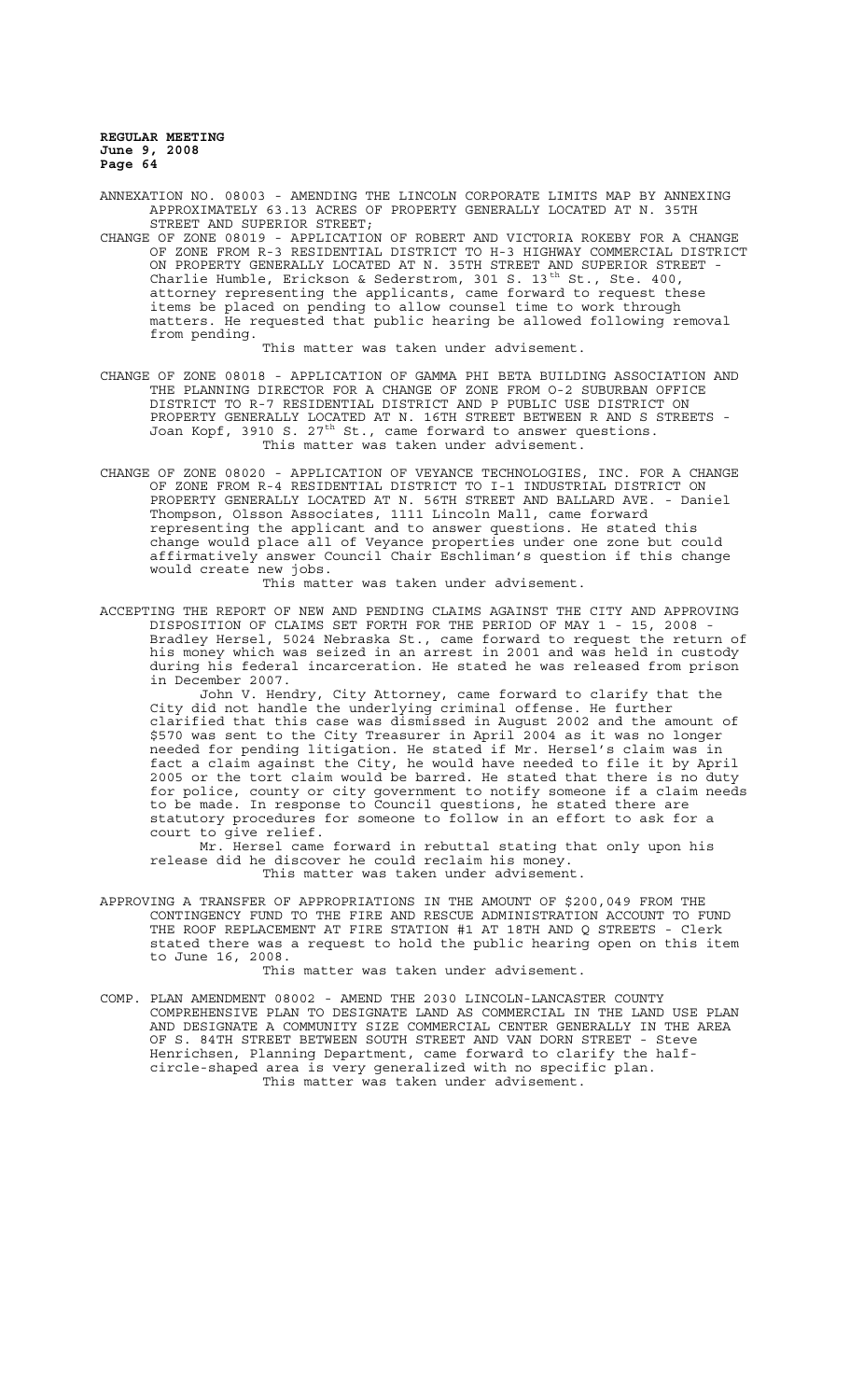COMP. PLAN AMENDMENT 08004 - AMEND THE 2030 LINCOLN-LANCASTER COUNTY COMPREHENSIVE PLAN TO DESIGNATE LAND AS COMMERCIAL IN THE LAND USE PLAN AND DESIGNATE A NEW "MIXED USE OFFICE CENTER" GENERALLY IN THE AREA OF S. 62ND STREET BETWEEN OLD CHENEY ROAD AND HIGHWAY 2 - Carl Sjulin, President of West Gate Bank and Managing Partner of Sydney Investments, 6003 Old Cheney Road, came forward to clarify the future development to be a low-density, low-rise, upscale office park in a 20-acre area east of West Gate Bank accessed by the traffic-controlled intersection at  $64^{\text{th}}$  & Highway 2. He said that due to an elevation change there is no plan for a connection from the office park to the Vandervoort Drive traffic light. He clarified that traffic could enter/exit on Old Cheney Road at 62 $^{\vec{\text{nd}}}$  Street. In answer to Council questions about a time frame, Mr Sjulin said the long term project could lead to a completion date into 2010 or sooner if demanded.

Council Member Cook stated for the record that it is not an expectation to ever have a traffic signal at the location of 62 $^{\rm nd}$  & Old Cheney Road following a traffic study provided to the City and found to be unwarranted.

Jerry Hines, 5801 Frontier Rd., property owner abutting the proposed development, came forward to state that the last neighborhood meeting was held two years ago. He said neighborhood concerns involve traffic and residential encroachment.

Mark Hunzeker, 600 Wells Fargo Center, 1248 O Street, came forward representing Bob Winters, property owner at 62 & Old Cheney Road. He stated while not opposed to the project, they recognize many issues that need to be addressed and look forward to working together with Mr. Sjulin and West Gate Bank.

Steve Henrichsen, Planning Department, came forward to answer questions about connecting Vandervoort over to 62<sup>nd</sup> Street so as to avoid two traffic signals in close proximity. This matter was taken under advisement.

COMP. PLAN AMENDMENT 08005 - AMEND THE 2030 LINCOLN-LANCASTER COUNTY COMPREHENSIVE PLAN FUTURE LAND USE MAP TO CHANGE 11 ACRES FROM URBAN RESIDENTIAL TO COMMERCIAL AND TO DESIGNATE A NEW NEIGHBORHOOD CENTER ON THE NORTHEAST CORNER OF N.W. 48TH STREET AND W. HOLDREGE STREET - Mark Hunzeker, 600 Wells Fargo Center, 1248 O Street, came forward to answer questions.

This matter was taken under advisement.

- COMP. PLAN AMENDMENT 08006 AMEND THE 2030 LINCOLN-LANCASTER COUNTY COMPREHENSIVE PLAN TO CHANGE LAND FROM TIER II AND TIER I, PRIORITY B, TO TIER I, PRIORITY A, GENERALLY BETWEEN S.W. 12TH STREET TO S. CODDINGTON AVE., FROM W. DENTON ROAD SOUTH TO THE CARDWELL BRANCH CHANNEL - Mike Eckert, Civil Design Group, 8535 Executive Woods Dr., Suite 200, came forward to present a brief overview of the plan to bring sewer and water to the 100% urban residential area. He stated the developer will be paying for the sewer main not included in the CIP and third parties that tap in will pay a proportional share. Mr. Eckert said the developer would seek reimbursement on the water main when programmed in the CIP with similar best efforts language. This matter was taken under advisement.
- COMP. PLAN AMENDMENT 08009 AMEND THE 2030 LINCOLN-LANCASTER COUNTY COMPREHENSIVE PLAN TO ADOPT TEXT AND MAP CHANGES TO THE ENVIRONMENTAL RESOURCES AND MOBILITY AND TRANSPORTATION CHAPTERS AS RELATED TO THE MULTI-USE TRAILS AND PUBLIC TRANSPORTATION SECTIONS - David Cary, Planning Department, came forward to answer questions. This matter was taken under advisement.
- COMP. PLAN AMENDMENT 08011 AMEND THE 2030 LINCOLN-LANCASTER COUNTY COMPREHENSIVE PLAN BY AMENDING VARIOUS SECTIONS REGARDING THE CITY'S POLICIES ON ANNEXATION AND PROVISION OF INFRASTRUCTURE CONCURRENT WITH DEVELOPMENT - Mark Hunzeker, 600 Wells Fargo Center, 1248 O Street, came forward representing the Home Builders Association of Lincoln to create a more encouraging and purposeful annexation policy. He suggested by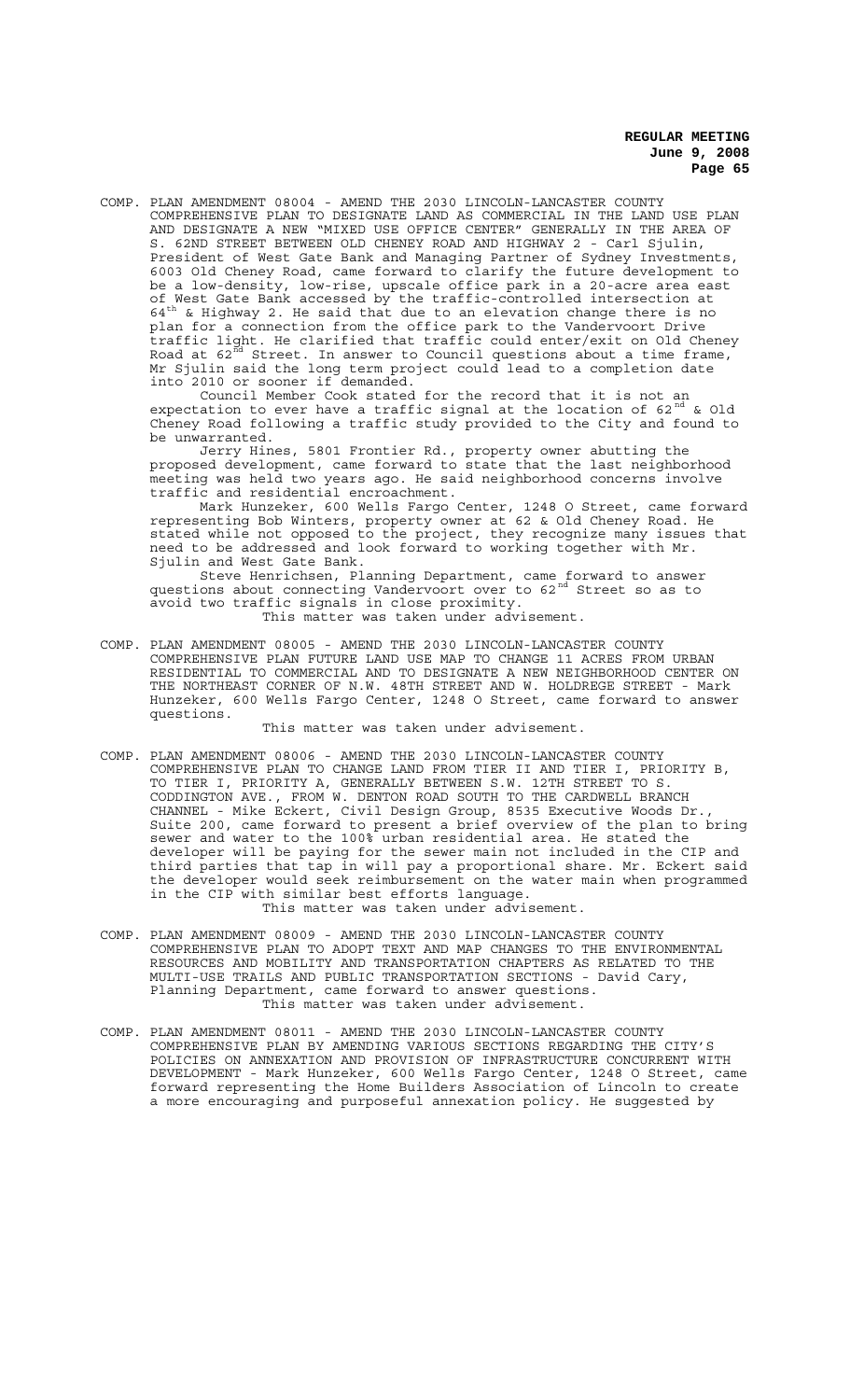> modifying language it would discourage people from using the Greenbelt as a subsidized means of holding land away from development and to create an active market for raw land.

Marvin Krout, Director of Planning, came forward to answer questions about the current policy and equality of services in all parts of the community. He explained that the Greenbelt is a tax subsidy that allows for property owners outside the city limits to apply for and obtain such status, thereby paying lower taxes. Proposed new language would bring about an aggressive stance toward annexation, which in turn, would bring rural property into the development market.

Mr. Hunzeker came forward in rebuttal stating a change will facilitate a more purposeful annexation policy to seek out areas in Tier I to provide infrastructure to expand the City's tax base and will facilitate planning in a better more orderly way. This matter was taken under advisement.

COMP. PLAN AMENDMENT 08012 - AMEND THE 2030 LINCOLN-LANCASTER COUNTY COMPREHENSIVE PLAN BY AMENDING THE COUNTY RURAL ROAD ELEMENT AND THE NATIONAL FUNCTIONAL STREET AND ROAD CLASSIFICATIONS MAPS - Mike Brienzo, Planning Department, came forward to clarify three parts as being the following: 1) North 141st Street - included in the transportation plan for paving; 2) South  $148^{\text{th}}$  Street - NE Dept. of Roads for realignment to connect with  $162<sup>nd</sup>$  St. as it approaches the future beltway system; 3) West Vine Street - transportation plan as an urban collector between NW  $40^{\text{th}}$  & NW  $56^{\text{th}}$  St. north of I-80.

This matter was taken under advisement.

- APPROVING A CONSERVATION EASEMENT AGREEMENT BETWEEN THE CITY AND CARDWELL RESERVE HOMEOWNER'S ASSOCIATION, INC. FOR THE ACQUISITION OF APPROXIMATELY 31.48 ACRES IN THE CARDWELL BRANCH FLOODPLAIN SOUTH OF W. DENTON ROAD AND WEST OF S.W. 12TH STREET TO PRESERVE FLOOD STORAGE CAPACITY AND OTHER NATURAL RESOURCES OVER THE EASEMENT AREA; APPROVING A CONSERVATION EASEMENT PURCHASE AGREEMENT BETWEEN CARDWELL RESERVE HOMEOWNER'S ASSOCIATION, INC., RESERVE DEVELOPMENT, LLC, THE CITY OF LINCOLN, AND THE LOWER PLATTE SOUTH NRD FOR THE PURCHASE OF A CONSERVATION EASEMENT IN THE CARDWELL RESERVE ADDITION AREA GENERALLY LOCATED AT S.W. 12TH STREET AND W. DENTON ROAD TO PRESERVE THE FLOOD STORAGE CAPACITY AND OTHER NATURAL RESOURCES OVER THE EASEMENT AREA - Devon Biesecker, Public Works & Utilities, came forward to answer questions and clarify that the money for the City portion for buying the easement comes from the 2005 Storm Water Bond Issue (City portion \$52,000/NRD portion \$48,000). He stated the easements are fairly flexible and maintenance is left to the owner of the property. This matter was taken under advisement.
- APPROVING AN AGREEMENT BETWEEN THE NEBRASKA DEPARTMENT OF HEALTH AND HUMAN SERVICES AND THE LINCOLN-LANCASTER COUNTY HEALTH DEPARTMENT FOR THE HOME VISITATION PROJECT FOR THE HEALTH DEPARTMENT AND CEDARS YOUTH SERVICES FOR A CONTRACT TERM FROM MARCH 1, 2008 THROUGH JULY 30, 2009 WITH AN OPTION TO RENEW FOR ONE YEAR FROM JULY 1, 2009 TO JUNE 30, 2010 IN AN AMOUNT UP TO \$200,000.00 - Judy Halstead, Health Department, came forward to state that this is a 16-month contract and to clarify the date correction from July 30, 2009 to June 30, 2009. This matter was taken under advisement.

**\*\* END OF PUBLIC HEARING \*\***

**TOOK BREAK 3:11 P.M. RECONVENED 3:22 P.M.**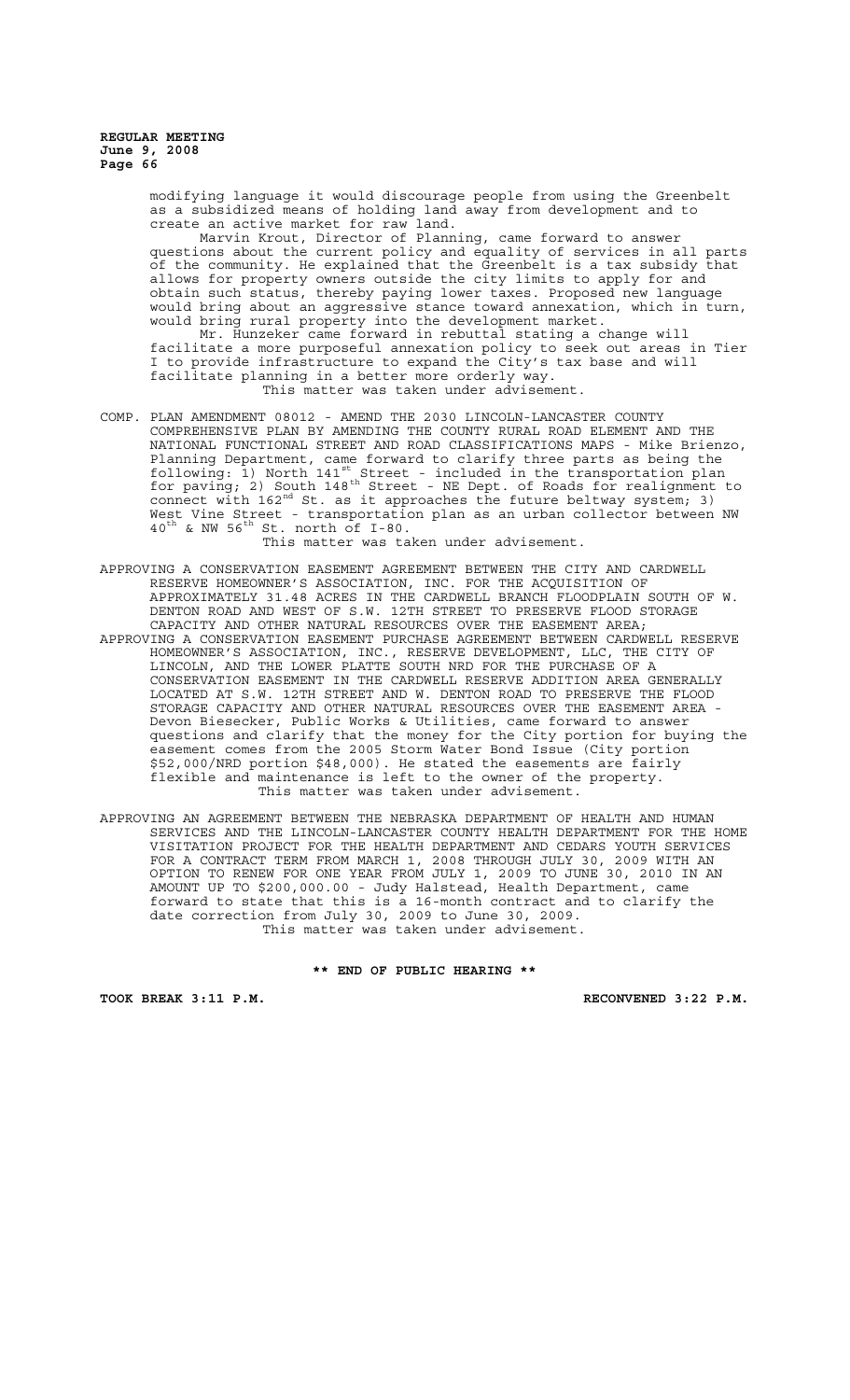# **COUNCIL ACTION**

#### **REPORTS OF CITY OFFICERS**

APPOINTING JAMES W. PARTINGTON TO THE LINCOLN-LANCASTER COUNTY PLANNING COMMISSION TO COMPLETE THE REMAINDER OF A TERM EXPIRING SEPTEMBER 24, 2013 - CLERK read the following resolution, introduced by Jon Camp, who moved its adoption:<br>A-84878 BE IT RESOLVE BE IT RESOLVED by the City Council of the City of Lincoln, Nebraska: That the appointment of James W. Partington to the Lincoln-Lancaster County Planning Commission to fill an unexpired term expiring September 24, 2013, is hereby approved. Introduced by Jon Camp Seconded by Svoboda & carried by the following vote: AYES: Camp, Cook, Emery, Eschliman, Marvin, Spatz, Svoboda; NAYS: None. REAPPOINTING GEORGIA GLASS TO THE LINCOLN HOUSING AUTHORITY BOARD FOR A FIVE-YEAR TERM EXPIRING JULY 1, 2013 - CLERK read the following resolution, introduced by Jon Camp, who moved its adoption: A-84879 BE IT RESOLVED by the City Council of the City of Lincoln, Nebraska: That the reappointment of Georgia Glass to the Lincoln Housing Authority Board for a five-year term expiring July 1, 2013 is hereby approved. Introduced by Jon Camp Seconded by Svoboda & carried by the following vote: AYES: Camp, Cook, Emery, Eschliman, Marvin, Spatz, Svoboda; NAYS: None. REAPPOINTING DAN KUBR, TERRY CULWELL, JOHN SINCLAIR, VANCE BEHRENS, AND BRUCE FISCHER TO THE BUILDING CODE BOARD OF APPEALS FOR TERMS EXPIRING APRIL 1, 2009, APRIL 1, 2010, APRIL 1, 2010, APRIL 1, 2011, AND APRIL 1, 2011, RESPECTIVELY - CLERK read the following resolution, introduced by Jon Camp, who moved its adoption: A-84880 BE IT RESOLVED by the City Council of the City of Lincoln, Nebraska: That the reappointment of the following persons to the Building Code Board of Appeals or terms expiring as set out below, is hereby approved. Name: Term Expires: April 1, 2009

|               | $110 + 11$ $1000$ |                        |
|---------------|-------------------|------------------------|
| Terry Culwell | April 1, 2010     |                        |
| John Sinclair | April 1, 2010     |                        |
| Vance Behrens | April 1, 2011     |                        |
| Bruce Fischer | April 1, 2011     |                        |
|               |                   | Introduced by Jon Camp |

Seconded by Svoboda & carried by the following vote: AYES: Camp, Cook, Emery, Eschliman, Marvin, Spatz, Svoboda; NAYS: None.

REAPPOINTING ED WIMES TO THE CITY PERSONNEL BOARD FOR A FIVE-YEAR TERM EXPIRING JUNE 22, 2013 - CLERK read the following resolution, introduced by Jon Camp, who moved its adoption:

A-84881 BE IT RESOLVED by the City Council of the City of Lincoln,  $A-84881$  BE<br>Nebraska:

That the reappointment of Ed Wimes to the City Personnel Board for a five-year term expiring June 22, 2013, is hereby approved.

Introduced by Jon Camp Seconded by Svoboda & carried by the following vote: AYES: Camp, Cook, Emery, Eschliman, Marvin, Spatz, Svoboda; NAYS: None.

APPROVING THE DISTRIBUTION OF FUNDS REPRESENTING INTEREST EARNINGS ON SHORT-TERM INVESTMENTS OF IDLE FUNDS DURING THE MONTH ENDED APRIL 30, 2008 - CLERK read the following resolution, introduced by Jonathan Cook, who moved its adoption:

A-84882 BE IT RESOLVED by the City Council of the City of Lincoln, Nebraska:

That during the month ended April 30, 2008, \$606,387.26 was earned from the investments of "IDLE FUNDS". The same is hereby distributed to the various funds on a pro-rata basis using the balance of each fund and allocating a portion of the interest on the ratio that such balance bears to the total of all fund balances.

Introduced by Jonathan Cook Seconded by Svoboda & carried by the following vote: AYES: Camp, Cook, Emery, Eschliman, Marvin, Spatz, Svoboda; NAYS: None.

LINCOLN WATER & WASTEWATER SYSTEM RECAPITULATION OF DAILY CASH RECEIPTS FOR THE MONTH OF MAY 2008 - CLERK presented said report which was placed on file in the Office of the City Clerk. **(8-71)**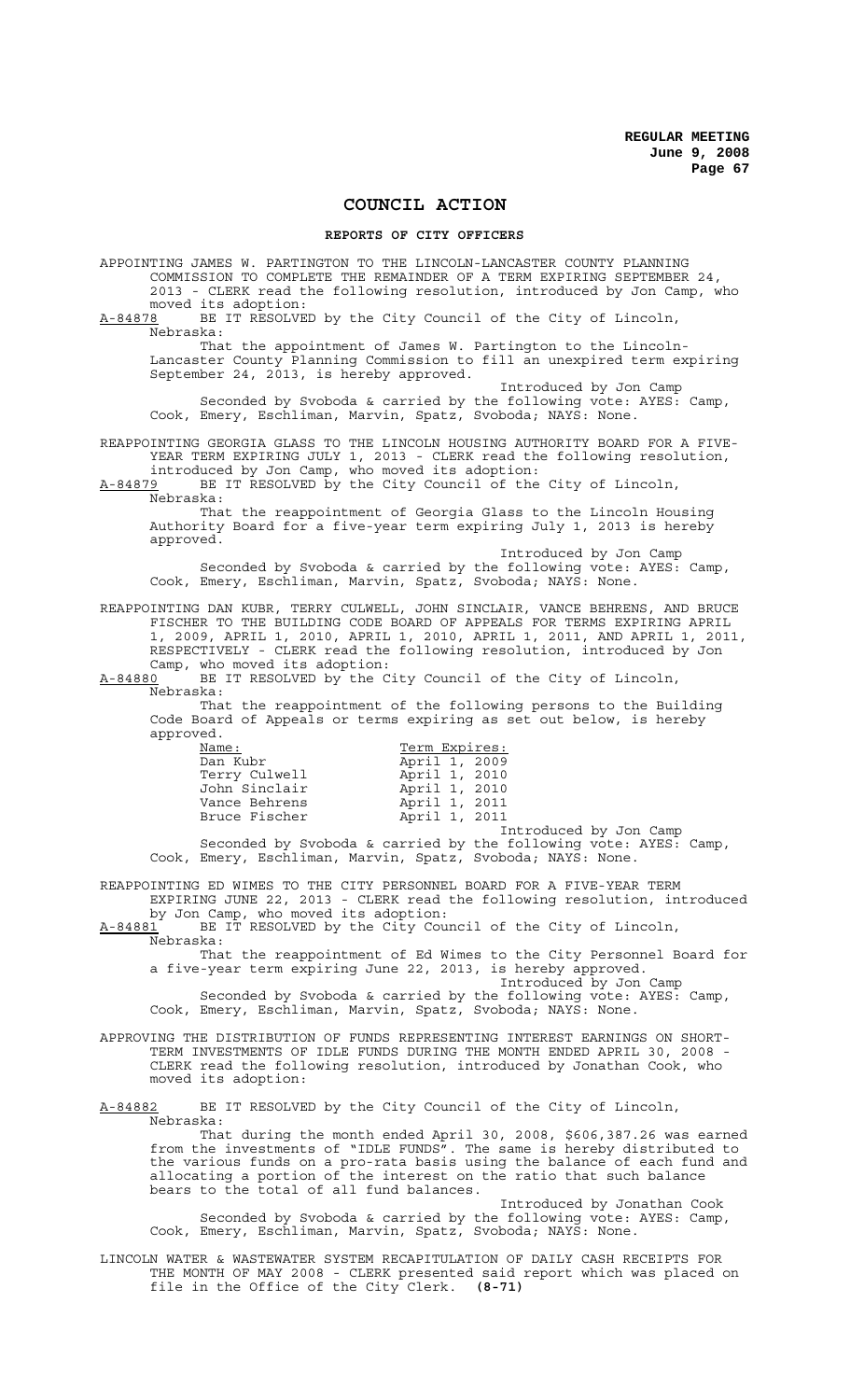- REPORT FROM CITY TREASURER OF TELECOMMUNICATIONS OCCUPATION TAX FOR 1<sup>st</sup> QUARTER 2008: RELIANCE, MATRIX, T-MOBILE CENTRAL, IDT, STARTEC GLOBAL OPERATING, CAUSED BASED COMMERCE, SOUTHWEST, PNG, ACCESSLINE, WHO'S CALLLING, AIR CELL, AIRE SPRING, COMTEL, HELIO; MARCH 2008: WINDSTREAM NEBRASKA #150, WINDSTREAM NEBRASKA #494, NEW CINGULAR, NEBRASKA TECHNOLOGY & TELECOMM., WINDSTREAM SYSTEMS OF THE MIDWEST #522, CRICKET, USCOC OF GREATER IOWA, TWC DIGITAL PHONE, VERIZON - BELL ATLANTIC, MCLEOD USA, VIRGIN MOBILE USA, VERIZON SELECT SERVICES, ONSTAR, CINCINNATI BELL ANY DISTANCE, BROADWING, VCN, TRANS NATIONAL, AIRNEX, GLOBAL CROSSING, QWEST, USCOC OF NE/KS, PRIMUS, ACN, BUSINESS PROD. SOLUTIONS, CIMCO, WORKING ASSETS FUNDING SERVICE, TELECORP, GUARANTEED PHONE SERVICE, NORSTAN NETWORK, KDDI AMERICA, IBM GLOBAL, TON SERVICES, QUATUM SHIFT, ANDIAMO, TRACFONE, ADVANCED TEL, INTELLICALL OPERATOR, LDMI, XO COMM., NEW EDGE NETWORK, VOICECOM, GLOBAL STAR USA, BROADBAND DYNAMICS, EARTHLINK; APRIL, 2008: ALLTEL COMM. OF NEBRASKA, AT&T COMM. OF MIDWEST, MCI, SPRINT SPECTRUM, WWC LICENSE, D&D, NEXTEL, LIGHTYEAR NETWORK SOLUTIONS, TRI-M, ACCERIS, TALK AMERICA, FIRST COMMUNICATIONS, GLOBALCOM, NOSVA, NETWORK BILLING SYSTEMS, ZONE TELECOM, GTC TELECOM, ENHANCED COMM., TCG OMAHA, BT AMERICAS, 360NETWORKS, NOS, UNITE PRIVATE NETWORKS, SBC LONG DISTANCE, COVISTA, ATS MOBILE TELEPHONE - CLERK presented said report which was placed on file in the Office of the City<br>Clerk. (20)<br>Clerk. (20) Clerk. **(20)**
- REPORT FROM CITY TREASURER OF E911 OCCUPATION TAX FOR THE 1ST QUARTER 2008: TWC DIGITAL PHONE; APRIL 2008: AT&T COMM. OF MIDWEST - NORTH PLATTE NEBRASKA, BUDGET PREPAY, QWEST, COMTEL TELCOM ASSETS, LEVEL 3 COMM., TWC DIGITAL PHONE - CLERK presented said report which was placed on file in<br>the Office of the City Clerk. (20-02) the Office of the City Clerk. **(20-02)**
- REPORT FROM CITY TREASURER OF FRANCHISE TAX FOR THE MONTH OF APRIL 2008 FROM AQUILA - CLERK presented said report which was placed on file in the Office of the City Clerk. **(16-1)**

#### **PETITIONS & COMMUNICATIONS**

SETTING THE HEARING DATE OF MONDAY JUNE 16, 2008 AT 1:30 P.M. FOR THE APPLICATION OF ROJO'S GOODS, INC. DBA ROJO'S GOODS FOR A CLASS D LIQUOR LICENSE LOCATED AT 824 P STREET, SUITE 100 - CLERK read the following resolution, introduced by Jonathan Cook, who moved its adoption: A-84883 BE IT RESOLVED by the City Council, of the City of Lincoln, that a hearing date is hereby set for Mon., June 16, 2008 at 1:30 p.m. or as soon thereafter as possible in the City Council Chambers, County-City Building, 555 S. 10<sup>th</sup> St., Lincoln, NE, for Application of Rojo's Goods, Inc. dba Rojo's Goods for a Class D liquor license at 824 P Street, Ste. 100. If the Police Dept. is unable to complete the investigation by

said time, a new hearing date will be set. Introduced by Jonathan Cook

Seconded by Svoboda & carried by the following vote: AYES: Camp, Cook, Emery, Eschliman, Marvin, Spatz, Svoboda; NAYS: None.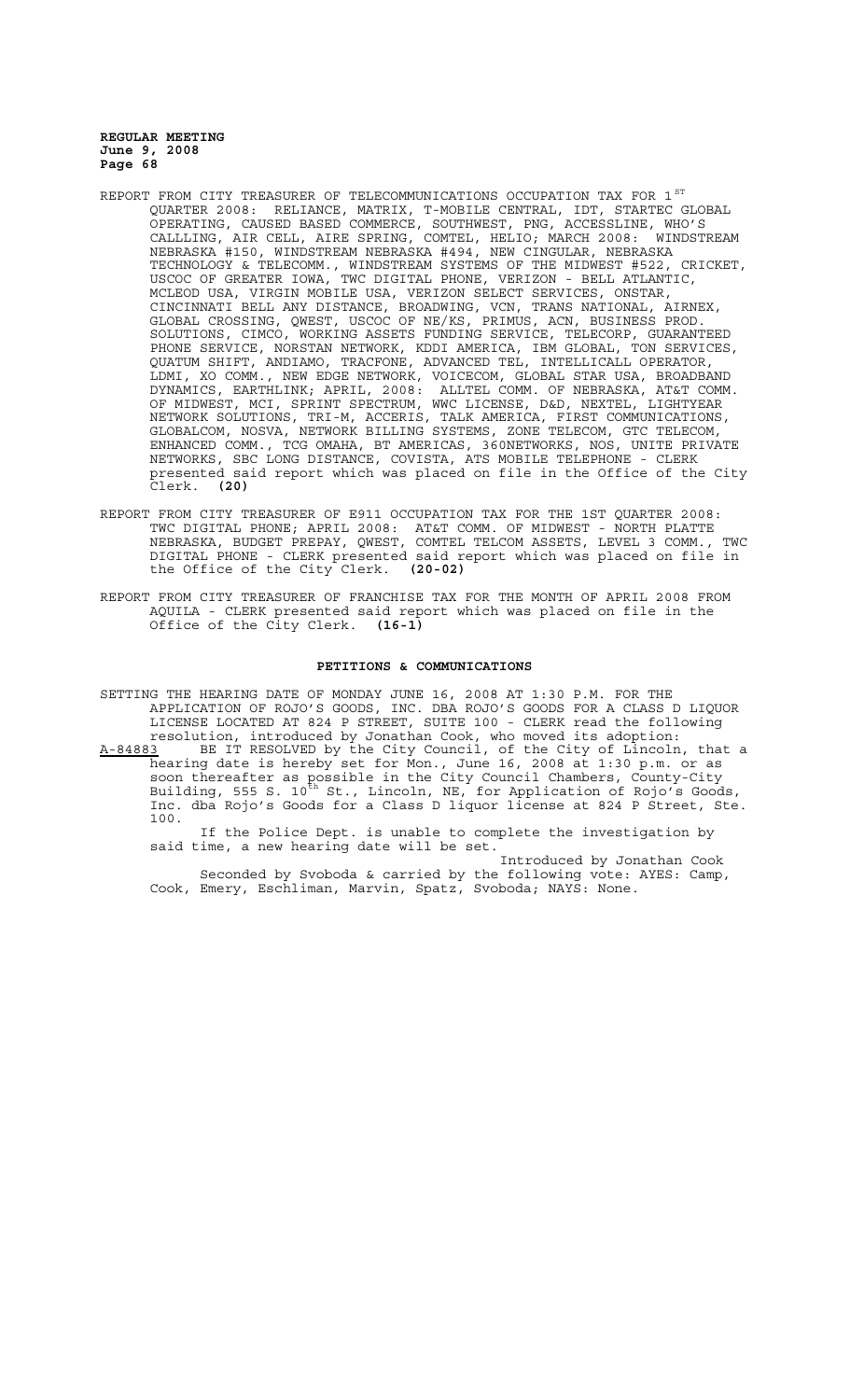SETTING THE HEARING DATE OF MONDAY JUNE 23, 2008 AT 5:30 P.M. FOR THE APPLICATION OF SAPNA, INC. DBA SAPNA BAR FOR A CLASS I LIQUOR LICENSE LOCATED AT 1819 O STREET - CLERK read the following resolution, introduced by Jonathan Cook, who moved its adoption:

A-84884 BE IT RESOLVED by the City Council, of the City of Lincoln, that a hearing date is hereby set for Mon., June 23, 2008 at 5:30 p.m. or as soon thereafter as possible in the City Council Chambers, County-City Building, 555 S. 10<sup>th</sup> St., Lincoln, NE, for Application of Sapna, Inc. dba Sapna Bar for a Class I liquor license located at 1819 O Street. If the Police Dept. is unable to complete the investigation by said time, a new hearing date will be set.

Introduced by Jonathan Cook Seconded by Svoboda & carried by the following vote: AYES: Camp, Cook, Emery, Eschliman, Marvin, Spatz, Svoboda; NAYS: None.

SETTING THE HEARING DATE OF MONDAY JUNE 23, 2008 AT 5:30 P.M. FOR THE APPLICATION OF SIDEWINDERS, INC. DBA SIDEWINDERS FOR A CLASS C LIQUOR LICENSE LOCATED AT 1644 O STREET - CLERK read the following resolution, introduced by Jonathan Cook, who moved its adoption:

A-84885 BE IT RESOLVED by the City Council, of the City of Lincoln, that a hearing date is hereby set for Mon., June 23, 2008 at 5:30 p.m. or as soon thereafter as possible in the City Council Chambers, County-City Building, 555 S. 10<sup>th</sup> St., Lincoln, NE, for Application of Sidewinders, Inc. dba Sidewinders for a Class C liquor license located at 1644 O Street.

If the Police Dept. is unable to complete the investigation by said time, a new hearing date will be set.

Introduced by Jonathan Cook Seconded by Svoboda & carried by the following vote: AYES: Camp, Cook, Emery, Eschliman, Marvin, Spatz, Svoboda; NAYS: None.

THE FOLLOWING HAVE BEEN REFERRED TO THE PLANNING DEPARTMENT: Change of Zone No. 08024 - App. of Ryan and Jennifer Omel for a change from P Public Use District to AG Agricultural District on property generally located at SW 9th Street and Rokeby Road. Change of Zone No. 08025 - App. of Design Associates of Lincoln, Inc. for a change from AG Agricultural District to H-4 General Commercial District on property generally located at N. 84th Street and Havelock Avenue. Special Permit No. 1748A - App. of Nebraska Nursery & Color Gardens for an amendment to delete the hours of operation for the garden center located at S. Coddington Avenue and W. Burnham Street. The Planning Commission action is final action unless appealed to the City Council. Special Permit No. 08022 - App. of United Lutheran Church to increase parking area on property generally located at Hartley Street and parking area on property<br>Touzalin Avenue. Special Permit No. 08023 - App. of Jacquelyn Wright dba Little Feet Academy for an early childhood care facility and a waiver request to reduce the number of required parking stalls on property generally located at S. 16th Street and Smith Street. Special Permit No. 08024 - App. of Matt and Paige Roberts for expansion of a nonstandard dwelling on property generally located at Cedar Ave. and Woodsdale Blvd. (3121 Cedar Avenue). The Planning Commission action is final action unless appealed to the City Council. Special Permit No. 08025 - App. of Design Associates of Lincoln, Inc. for a Planned Service Commercial development in the H-4 General Commercial District to allow a hotel, restaurant and retail space on property generally located at N. 84th Street and Havelock Avenue. The Planning Commission action is final action unless appealed to the City Council.

**LIQUOR RESOLUTIONS - NONE**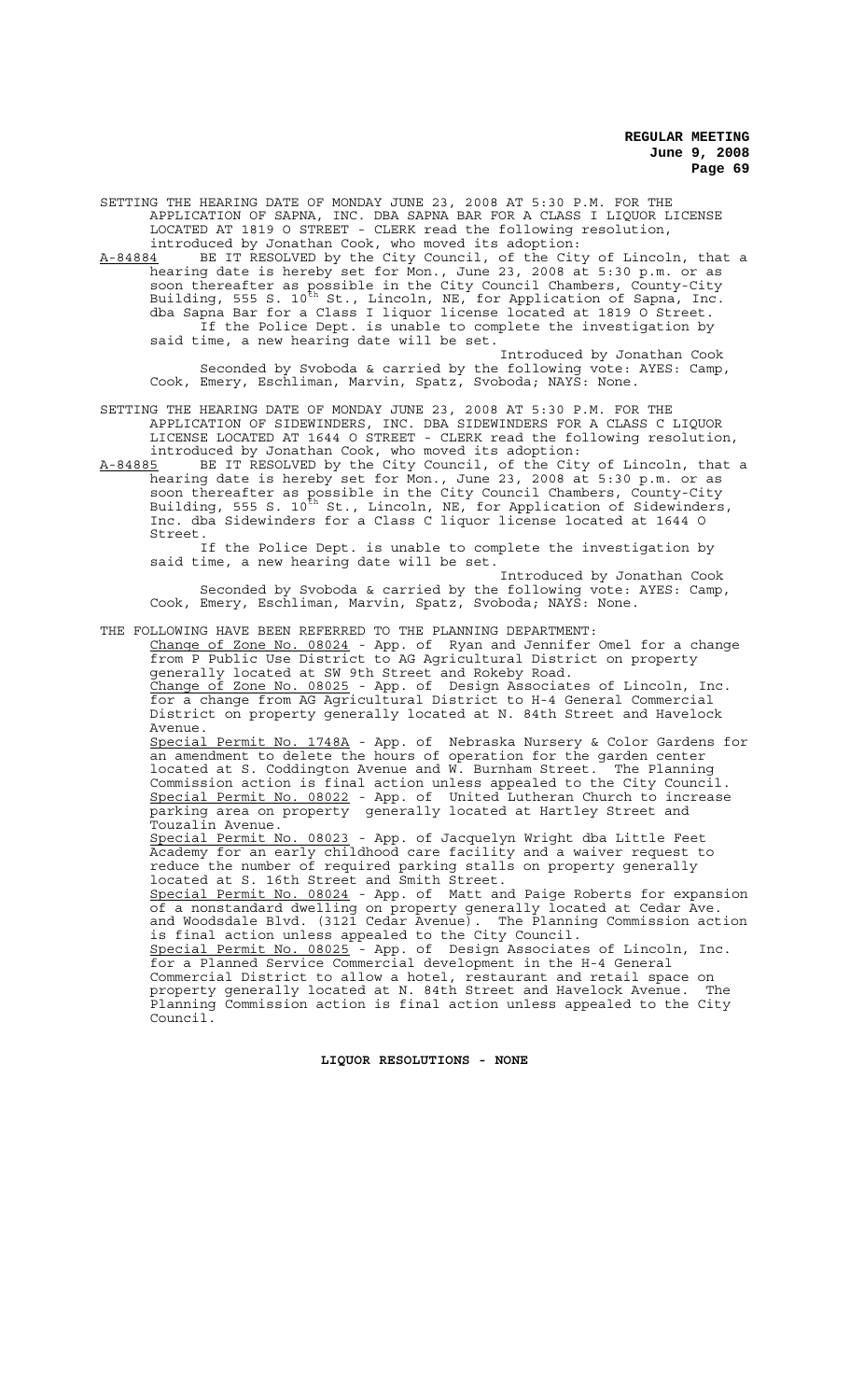## **ORDINANCES - 2ND READING & RELATED RESOLUTIONS (as required)**

- AMENDING RULE 3-3 "VOTE OF A MEMBER MANDATORY; EXCEPTION" OF THE RULES OF COUNCIL DECORUM TO ADD LANGUAGE RELATING TO COUNCIL MEMBERS ABSTAINING FROM VOTING ON A PENDING QUESTION - CLERK read an ordinance, introduced by Jon Camp, amending Section 2.04.010 of the Lincoln Municipal Code relating to Rules of the City Council by amending Rule 3-3 to allow a Council member to not vote on a question in which the Council member has a personal interest; and repealing Section 2.04.010 of the Lincoln Municipal Code as hitherto existing, the second time.
- ANNEXATION NO. 08003 AMENDING THE LINCOLN CORPORATE LIMITS MAP BY ANNEXING APPROXIMATELY 63.13 ACRES OF PROPERTY GENERALLY LOCATED AT N. 35TH STREET AND SUPERIOR STREET. (RELATED ITEMS: 08-63, 08-64) - PRIOR to reading:
- COOK Moved to place Bill No. 08-63 on Pending, No Date Certain. Seconded by Svoboda & carried by the following vote: AYES: Camp, Cook, Emery, Eschliman, Marvin, Spatz, Svoboda; NAYS: None.
- CLERK Read an ordinance, introduced by Jon Camp, annexing and including the below described land as part of the City of Lincoln, Nebraska and amending the Corporate Limits Map attached to and made a part of Ordinance No. 18208, to reflect the extension of the corporate limits boundary of the City of Lincoln, Nebraska established and shown thereon, the second time.
- CHANGE OF ZONE 08019 APPLICATION OF ROBERT AND VICTORIA ROKEBY FOR A CHANGE OF ZONE FROM R-3 RESIDENTIAL DISTRICT TO H-3 HIGHWAY COMMERCIAL DISTRICT ON PROPERTY GENERALLY LOCATED AT N. 35TH STREET AND SUPERIOR STREET. (RELATED ITEMS: 08-63, 08-64) - PRIOR to reading:
- COOK Moved to place Bill No. 08-64 on Pending, No Date Certain. Seconded by Svoboda & carried by the following vote: AYES: Camp, Cook, Emery, Eschliman, Marvin, Spatz, Svoboda; NAYS: None.
- CLERK Read an ordinance, introduced by Jon Camp, amending the Lincoln Zoning District Maps attached to and made a part of Title 27 of the Lincoln Municipal Code, as provided by Section 27.05.020 of the Lincoln Municipal Code, by changing the boundaries of the districts established and shown thereon, the second time.
- CHANGE OF ZONE 08018 APPLICATION OF GAMMA PHI BETA BUILDING ASSOCIATION AND THE PLANNING DIRECTOR FOR A CHANGE OF ZONE FROM O-2 SUBURBAN OFFICE DISTRICT TO R-7 RESIDENTIAL DISTRICT AND P PUBLIC USE DISTRICT ON PROPERTY GENERALLY LOCATED AT N. 16TH STREET BETWEEN R AND S STREETS - CLERK read an ordinance, introduced by Jon Camp, amending the Lincoln Zoning District Maps attached to and made a part of Title 27 of the Lincoln Municipal Code, as provided by Section 27.05.020 of the Lincoln Municipal Code, by changing the boundaries of the districts established and shown thereon, the second time.
- CHANGE OF ZONE 08020 APPLICATION OF VEYANCE TECHNOLOGIES, INC. FOR A CHANGE OF ZONE FROM R-4 RESIDENTIAL DISTRICT TO I-1 INDUSTRIAL DISTRICT ON PROPERTY GENERALLY LOCATED AT N. 56TH STREET AND BALLARD AVE. - CLERK read an ordinance, introduced by Jon Camp, amending the Lincoln Zoning District Maps attached to and made a part of Title 27 of the Lincoln Municipal Code, as provided by Section 27.05.020 of the Lincoln Municipal Code, by changing the boundaries of the districts established and shown thereon, the second time.

#### **PUBLIC HEARING RESOLUTIONS**

ACCEPTING THE REPORT OF NEW AND PENDING CLAIMS AGAINST THE CITY AND APPROVING DISPOSITION OF CLAIMS SET FORTH FOR THE PERIOD OF MAY 1 - 15, 2008.  $(6/2/08$  - CLAIM OF BRADLEY HERSEL CON'T. P.H. W/ACTION TO  $6/9/08$ ) CLERK read the following resolution, introduced by Jonathan Cook, who moved its adoption: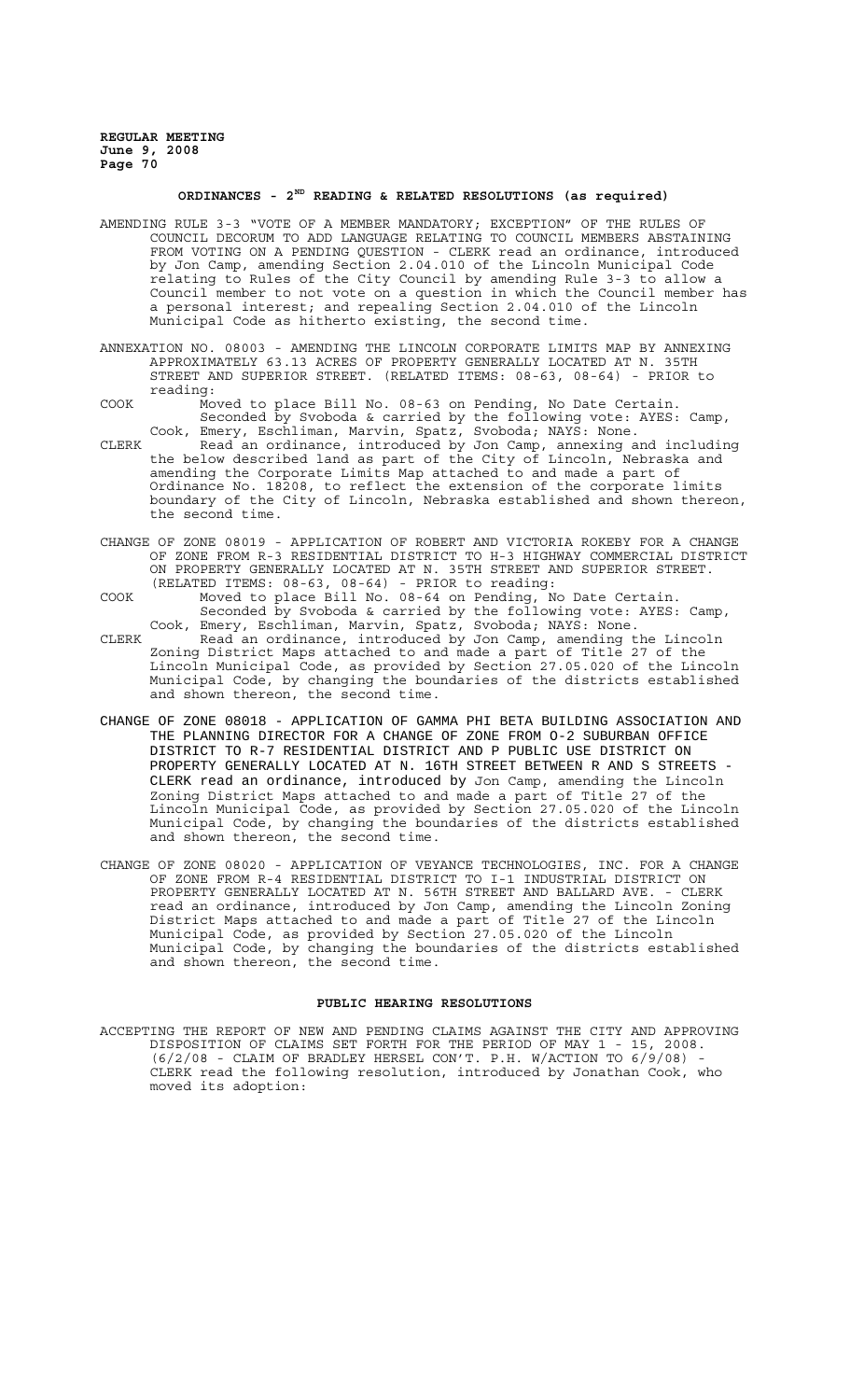A-84886 BE IT RESOLVED by the City Council of the City of Lincoln, Nebraska:

That the claims listed in the attached report, marked as Exhibit "A", dated May 1, 2008, of various new and pending tort claims filed against the City of Lincoln with the Office of the City Attorney or the Office of the City Clerk, as well as claims which have been disposed of, are hereby received as required by Neb. Rev. Stat. § 13-905 (Reissue 1997). The dispositions of claims by the Office of the City Attorney, as shown by the attached report, are hereby approved:

ERIED = TENERALLOWED/SETTLED<br>
Sel \$570.00 Bradley Hersel The City Attorney is hereby directed to mail to the various claimants listed herein a copy of this resolution which shows the final disposition of their claim.

Introduced by Jonathan Cook Seconded by Svoboda & carried by the following vote: AYES: Camp, Cook, Emery, Eschliman, Marvin, Spatz, Svoboda; NAYS: None.

- APPROVING A TRANSFER OF APPROPRIATIONS IN THE AMOUNT OF \$200,049 FROM THE CONTINGENCY FUND TO THE FIRE AND RESCUE ADMINISTRATION ACCOUNT TO FUND THE ROOF REPLACEMENT AT FIRE STATION #1 AT 18TH AND Q STREETS - PRIOR to reading:
- CAMP Moved to continue Public Hearing on Bill No. 08R-108 in one week to 6/16/08.

Seconded by Marvin & carried by the following vote: AYES: Camp, Cook, Emery, Eschliman, Marvin, Spatz, Svoboda; NAYS: None.

COMP. PLAN AMENDMENT 08002 - AMEND THE 2030 LINCOLN-LANCASTER COUNTY COMPREHENSIVE PLAN TO DESIGNATE LAND AS COMMERCIAL IN THE LAND USE PLAN AND DESIGNATE A COMMUNITY SIZE COMMERCIAL CENTER GENERALLY IN THE AREA OF S. 84TH STREET BETWEEN SOUTH STREET AND VAN DORN STREET - CLERK read the following resolution, introduced by Jon Camp, who moved its

adoption:<br>A-84887 WHE A-84887 WHEREAS, the Planning Director, on behalf of MJM Realty Trust Group, has made application to amend the 2030 Lincoln-Lancaster County Comprehensive Plan to designate land as Commercial in the Land Use Plan and designate a Community size Commercial center generally in the Area of east of S. 84th Street between South Street and Van Dorn Street; and WHEREAS, the Lincoln City - Lancaster County Planning Commission

has recommended approval thereof for a reduced area of land. NOW, THEREFORE, BE IT RESOLVED by the City Council of the City of Lincoln, Nebraska that the 2030 Lincoln-Lancaster County Comprehensive Plan be and the same is hereby amended in the following manner:

1. Amend the Lancaster County Future Land Use map on page 17 and the Lincoln Area Future Land Use map on page 19 to change the land use designation on land east of S. 84th Street between South Street and Van Dorn Street from Urban Residential to Commercial use as shown on Attachment A.

2. Amend the Existing and Proposed Commerce Centers map on page 41 to eliminate the New Proposed Center (General Location, Not Site Specific) between 84th and 98th Street, from A to Van Dorn Street and instead show an Unbuilt Approved Center (Site Specific) east of S. 84th Street, between South Street and Van Dorn Street.

3. Amend the text on page 44 of Community Centers to add S. 84th Street and Van Dorn Street to the list of "Developing Centers" and eliminate 84th - 98th, A to Van Dorn Street from the list of "Proposed Location" as follows:

Developing Centers

- Centers are planned or underway at:
- ' Vavrina Meadows, S. 14th and Yankee Hill Road
- ' Wilderness Hills, S. 27th and Yankee Hill Road
- ' Willowbrook, S. 70th and Highway 2
- ' Northern Lights, N. 84th & Holdrege, northwest corner
- ' S. 40th west side, 1/2 mile between Yankee Hill Road and Rokeby Road
- Waterford Estates, N. 98th and O Street, northeast corner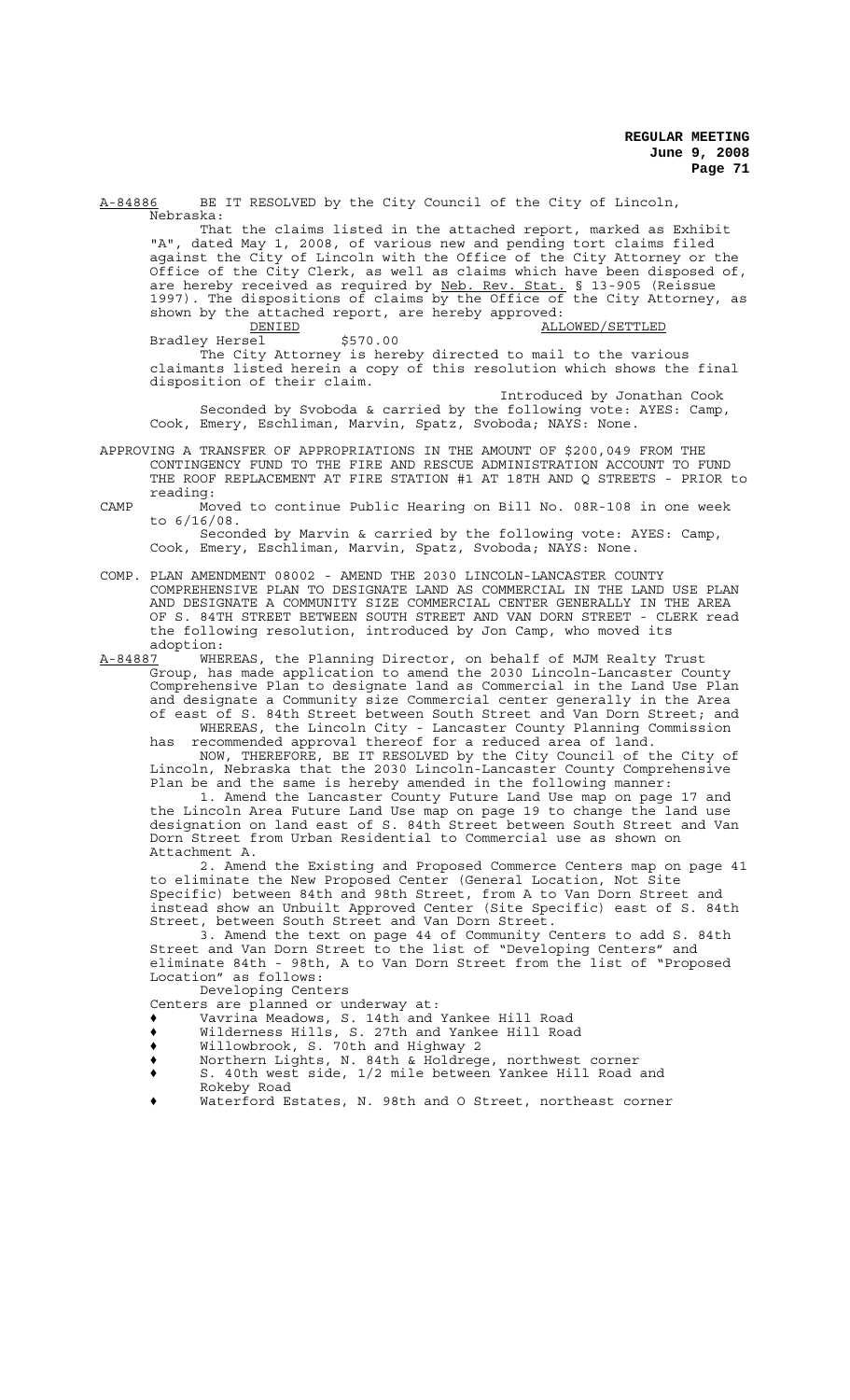> ' S .84th between South Street and Van Dorn Street Proposed Locations

As urbanization occurs over the planning period, the demand for new, additional Community Centers will increase. Proposed generalized locations for the new Community Centers are as follows:

- S. 40th and Saltillo Road
- ↑ 98th 112th, O to A Street<br>↑ 8<del>4th 98th, A to Van Dorn</del> 98th, A to Van Dorn Street
- ' 98th 112th, Van Dorn Street to Pioneers Blvd.
- 84th and Adams, northeast corner

BE IT FURTHER RESOLVED that any other references in said plan which may be affected by the above-specified amendments be, and they hereby are amended to conform with such specific amendments.

Introduced by Jon Camp Seconded by Svoboda & carried by the following vote: AYES: Camp, Cook, Emery, Eschliman, Marvin, Spatz, Svoboda; NAYS: None.

COMP. PLAN AMENDMENT 08004 - AMEND THE 2030 LINCOLN-LANCASTER COUNTY COMPREHENSIVE PLAN TO DESIGNATE LAND AS COMMERCIAL IN THE LAND USE PLAN AND DESIGNATE A NEW "MIXED USE OFFICE CENTER" GENERALLY IN THE AREA OF S. 62ND STREET BETWEEN OLD CHENEY ROAD AND HIGHWAY 2 - CLERK read the following resolution, introduced by Jon Camp, who moved its adoption:

A-84888 WHEREAS, the Planning Director, on behalf of Sydney Investments, has made application to amend the 2030 Lincoln-Lancaster County Comprehensive Plan to designate land as Commercial in the Land Use Plan and designate a new "Mixed Use Office Center" generally in the area of S. 62nd Street between Old Cheney Road and Highway 2; and

WHEREAS, the Lincoln City - Lancaster County Planning Commission has recommended approval thereof.

NOW, THEREFORE, BE IT RESOLVED by the City Council of the City of Lincoln, Nebraska that the 2030 Lincoln-Lancaster County Comprehensive Plan be and the same is hereby amended in the following manner:

1. Amend on the Lancaster County Future Land Use map on page 17 and the Lincoln Area Future Land Use map on page 19 to change the land use designation on land generally in the area of S. 62nd Street between Old Cheney Road and Highway 2 from Urban Residential to Commercial use as shown in Attachment "A".

2. Amend the "Existing and Proposed Commerce Centers" map on page 41 to show a new "Unbuilt Approved Center (Site Specific)" in the "Mixed Use Office" center category between Old Cheney Road and Highway 2 generally at 62nd Street.

3. Amend the text on page 46 of Mixed Use Office Centers to add S. 62nd Street between Old Cheney Road and Highway 2 to the list of "Locations" of centers that are existing, underway or planned as follows:

"Locations Centers are existing, underway or planned at:

◆ S. 62<sup>nd</sup> between Old Cheney Road and Highway 2

' S. 84th & Pioneers Blvd.,Pioneer Greens office park..."

BE IT FURTHER RESOLVED that any other references in said plan which may be affected by the above-specified amendments be, and they hereby are amended to conform with such specific amendments.

Introduced by Jon Camp

Seconded by Svoboda & carried by the following vote: AYES: Camp, Cook, Emery, Eschliman, Marvin, Spatz, Svoboda; NAYS: None.

COMP. PLAN AMENDMENT 08005 - AMEND THE 2030 LINCOLN-LANCASTER COUNTY COMPREHENSIVE PLAN FUTURE LAND USE MAP TO CHANGE 11 ACRES FROM URBAN RESIDENTIAL TO COMMERCIAL AND TO DESIGNATE A NEW NEIGHBORHOOD CENTER ON THE NORTHEAST CORNER OF N.W. 48TH STREET AND W. HOLDREGE STREET - CLERK read the following resolution, introduced by Jon Camp, who moved its adoption:<br>A-84889 WHE

WHEREAS, the Planning Director, on behalf of Mark Hunzeker, has made application to amend the 2030 Lincoln-Lancaster County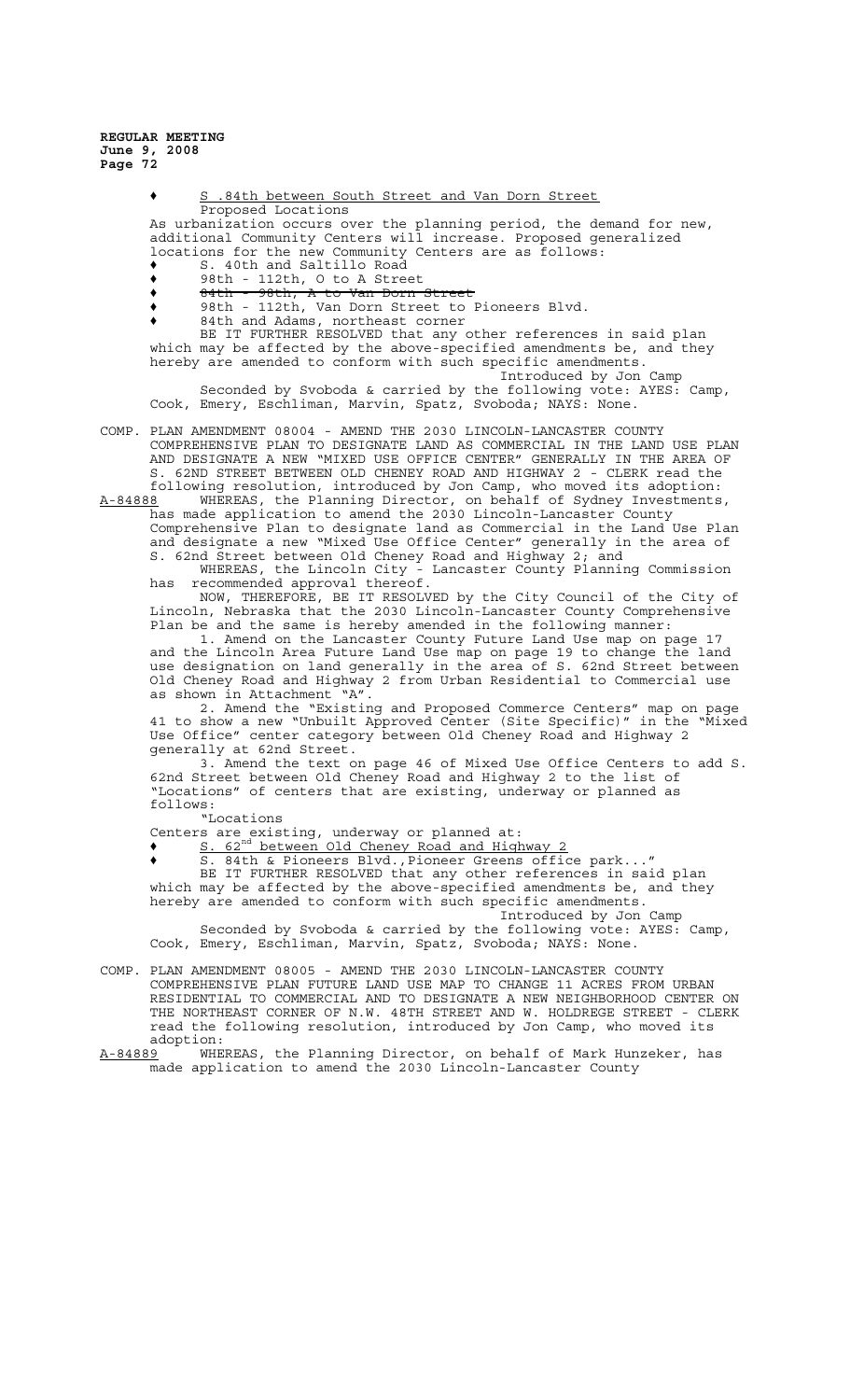Comprehensive Plan to designate approximately 11 acres of land as Commercial in the Land Use Plan and designate a new Neighborhood Center on the northeast corner of N.W. 48th Street and W. Holdrege Street; and

WHEREAS, the Lincoln City - Lancaster County Planning Commission has recommended approval of said proposed amendments. NOW, THEREFORE, BE IT RESOLVED by the City Council of the City of

Lincoln, Nebraska that the 2030 Lincoln-Lancaster County Comprehensive Plan be and the same is hereby amended in the following manner:

1. Amend the Lancaster County Future Land Use map on page 17 and the Lincoln Area Future Land Use map on page19 to change the land use designation on approximately 11 acres of land on the northeast corner of N.W. 48th and W. Holdrege Streets from Urban Residential to Commercial as shown on Attachment "A".

2. Amend "Existing and Proposed Commerce Centers" map on page 41 to show an "Unbuilt Approved Center (Site Specific)" in the Neighborhood Center category on the northeast corner of NW 48th & W Holdrege Streets.

BE IT FURTHER RESOLVED that any other references in said plan which may be affected by the above-specified amendments be, and they hereby are amended to conform with such specific amendments.

Introduced by Jon Camp

Seconded by Svoboda & carried by the following vote: AYES: Camp, Cook, Emery, Eschliman, Marvin, Spatz, Svoboda; NAYS: None.

COMP. PLAN AMENDMENT 08006 - AMEND THE 2030 LINCOLN-LANCASTER COUNTY COMPREHENSIVE PLAN TO CHANGE LAND FROM TIER II AND TIER I, PRIORITY B, TO TIER I, PRIORITY A, GENERALLY BETWEEN S.W. 12TH STREET TO S. CODDINGTON AVE., FROM W. DENTON ROAD SOUTH TO THE CARDWELL BRANCH CHANNEL - CLERK read the following resolution, introduced by Jon Camp, who moved its adoption:<br>A-84890 WHEREAS, the Plan:

WHEREAS, the Planning Director, on behalf of Reserve Development, LLC, has made application to amend the 2030 Lincoln-Lancaster County Comprehensive Plan to change land from Tier II and Tier I, Priority B, to Tier I, Priority A, generally between S.W. 12th Street to S. Coddington Ave., from W. Denton Road south to the Cardwell Branch channel; and<br>WHEREAS,

the Lincoln City - Lancaster County Planning Commission has recommended approval thereof.

NOW, THEREFORE, BE IT RESOLVED by the City Council of the City of Lincoln, Nebraska that the 2030 Lincoln-Lancaster County Comprehensive Plan be and the same is hereby amended in the following manner:

1. Amend the "Urban Growth Tiers with Priority Areas", map on page 21, to change the designation from Tier II and Tier I, Priority B, to Tier I, Priority A, as shown on the map attached hereto as Attachment  $"A"$ .

BE IT FURTHER RESOLVED that any other references in said plan which may be affected by the above-specified amendments be, and they hereby are amended to conform with such specific amendments.

Introduced by Jon Camp Seconded by Svoboda & carried by the following vote: AYES: Camp, Cook, Emery, Eschliman, Marvin, Spatz, Svoboda; NAYS: None.

COMP. PLAN AMENDMENT 08009 - AMEND THE 2030 LINCOLN-LANCASTER COUNTY COMPREHENSIVE PLAN TO ADOPT TEXT AND MAP CHANGES TO THE ENVIRONMENTAL RESOURCES AND MOBILITY AND TRANSPORTATION CHAPTERS AS RELATED TO THE MULTI-USE TRAILS AND PUBLIC TRANSPORTATION SECTIONS - CLERK read the following resolution, introduced by Jon Camp, who moved its adoption:

A-84891 WHEREAS, the Planning Director, on behalf of the Parks and Recreation Department and StarTran, has made application to amend the 2030 Lincoln-Lancaster County Comprehensive Plan to adopt text and map changes to the Environmental Resources and Mobility and Transportation Chapters as related to the multi-use trails and public transportation sections; and<br>WHEREAS,

the Lincoln City - Lancaster County Planning Commission has recommended approval thereof.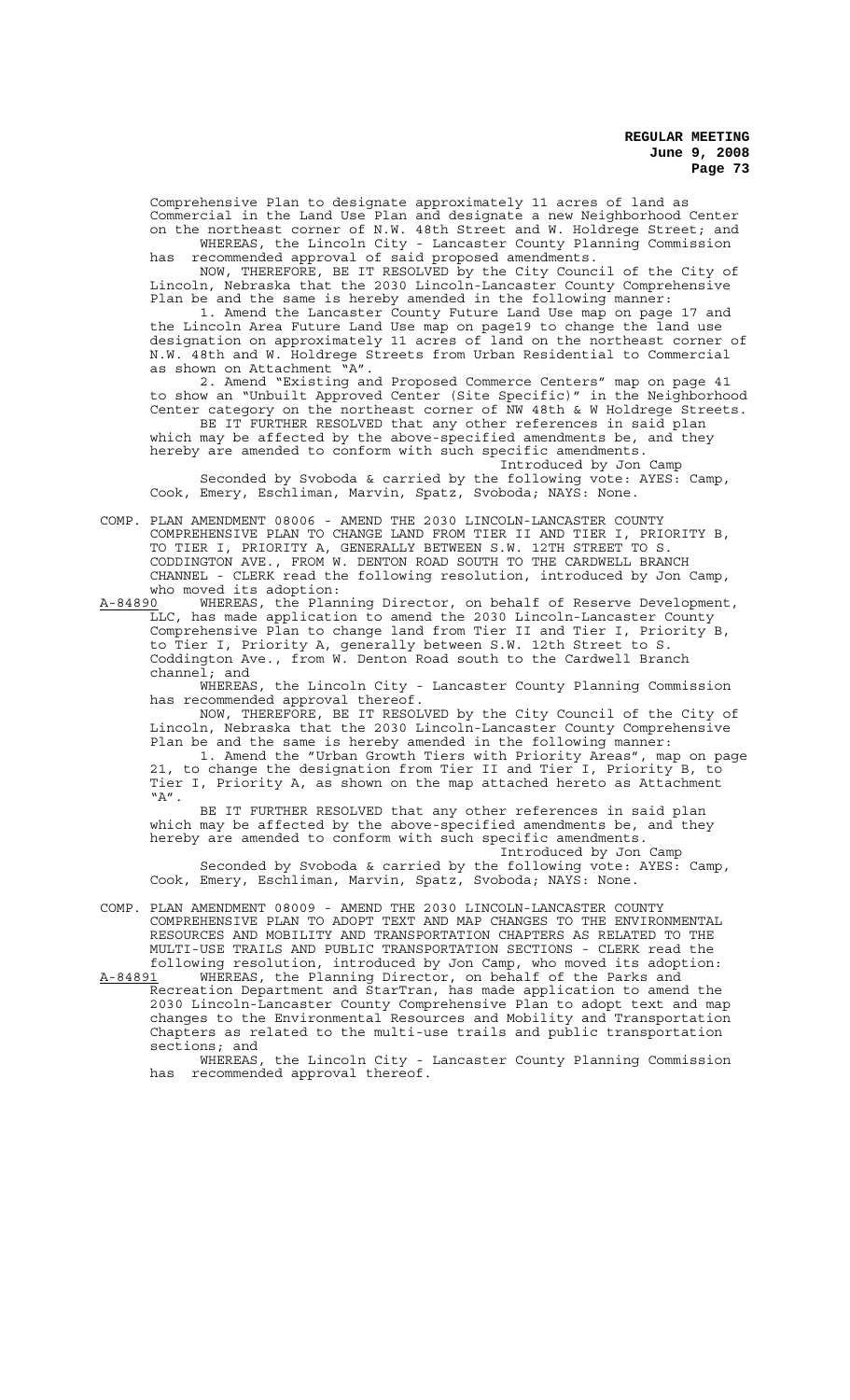> NOW, THEREFORE, BE IT RESOLVED by the City Council of the City of Lincoln, Nebraska that the 2030 Lincoln-Lancaster County Comprehensive Plan be and the same is hereby amended in the following manner:

1. Amend the text in the first paragraph on page 60 under *Greenways and Open Space: Salt Valley Heritage Greenway* to read as follows:

The Salt Valley Heritage Greenway would provide connectivity with current and future green corridors that extend out from Lincoln such as the MoPac Trail corridor, Murdock Trail corridor, Antelope Valley, Dietrich Bikeway, and <del>Antelope Creek</del> <u>Billy Wolff</u> Trail Corridor. It would provide a destination for additional trails as Lincoln continues to grow.

2. Amend the Salt Valley Heritage Greenway & Future Countywide Trails map on page 60 to show completed and planned trails since adoption of the 2030 Comprehensive Plan including the completion of the Homestead Trail from approximately Saltillo Road south to the County line, and the addition of a future trail loop from the terminus of the Murdock Trail through Waverly as shown on Attachment "A".

3. Amend the Multi-Use Trails & Bicycle Facilities Plan map on page 95 to show completed trail facilities, future trail removals, and additional future trail facilities since the last update to the 2030 Comprehensive Plan including the addition of a future trail connecting the terminus of the Murdock Trail to the planned Waverly trail system as well as an additional trail loop in the Cardwell Branch Watershed as shown on Attachment "B".

4. Amend the text on page 96 under *Strategies: Multi-Use Trails and Bicycle Facilities Standards for Existing Areas* to add the following strategy:

' Develop an Activity/Trail Center that promotes active and healthy living;

5. Amend the text in the last paragraph on page 98 under *Public Transportaion* to read as follows:

To achieve viable long range transit service for the City of Lincoln and Lancaster County in the year 2030, a number of broad policies and actions are needed to guide successful implementation and expansion of public transit. These policies and action items are quided by anticipated from the results of the approved recently initiated 2006 Transit Development Plan (TDP) Study. The TDP is the guide for near and mid-term transit planning for Upon completion, the study will be included by reference as a part of the 2030 Long Range Transportation Plan. Included in the formulation of the Transit Development Plan (TDP) is will be a comprehensive operations analysis, near and long term transit service alternatives, updated service standards and policies, and management and funding options. Th<del>e policy and action items</del> anticipated from the TDP are:

6. Amend the text on page 99 under *Balanced Transit System* to read as follows:

Providing transit services throughout the city requires balancing the number of routes, the frequency of service, and the hours of service. It is expected that the The TDP should provide provides a framework for monitoring and modifying transit services in response to changes in development patterns and user needs, and is based on adopted service standards and policies.

7. Amend the text on page 99 under *Transit-Friendly Development* to read as follows:

Effective public transportation service requires good pedestrian connections to and from transit stops, density of activities, and development designs supportive of transit riders. Pedestrian connections to transit must be direct and the sidewalk system must have continuity. Street crossings to transit stops must be safe. Productive transit service requires high-density land development patterns which link residential areas and employment, retail, and service centers. Development design needs to be transit friendly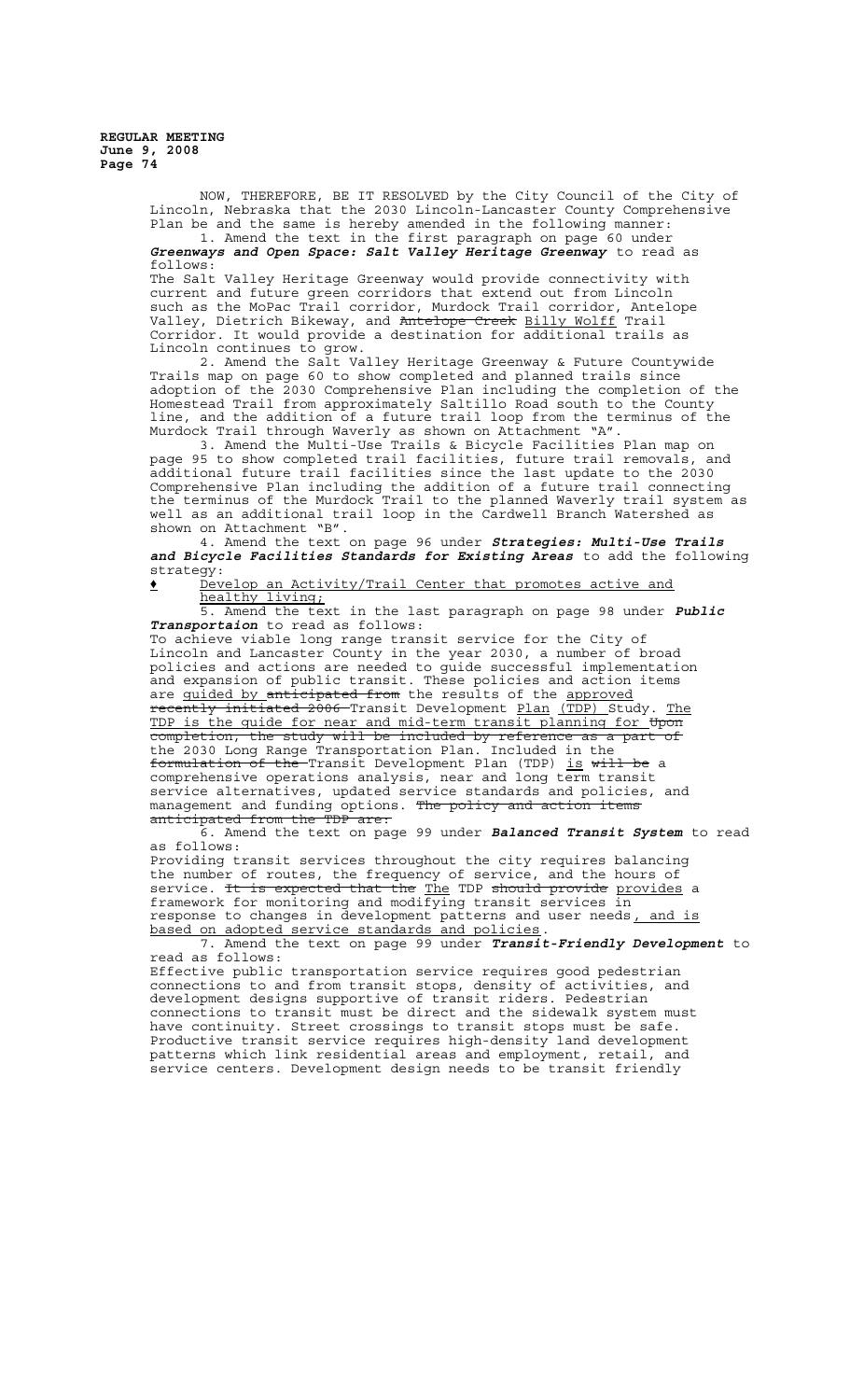providing convenient access to transit services. The TDP should help<br>recommend a system for transit review of new development designs. This recommend a system for transit review of new development designs. This would be important in ensuring that new development contain transitoriented standards.

8. Amend the text on page 99 under *Maximize Transit Connections When Structuring Routes* to read as follows:

As the city develops the need to serve additional populations and destinations will change and grow. StarTran routes should be modified to recognize this change in ridership and transit user needs. The TDP should help helps reallocate explore reallocating less productive services to emerging activity centers and corridors.

9. Amend the text on page 99 under *Accommodate Transit When Designing Roadway Improvements* to read as follows: Roadway design should consider the needs of public transit, including bus turnouts, sidewalk connections to transit stops, safe street crossings, street lighting for security, and bus stops and benches. The TDP should address such transit related amenities for both roadways and land use development.

10. Amend the text on page 99 under *Explore Regional and Commuter Transit Service Options* to read as follows: Travel between Lincoln and regional destinations such as the Omaha metropolitan area will increase during the planning period. This travel will include routine commuter trips as well as other discretionary travel. Public transportation may support this travel using a variety of transit delivery options including various vehicle types and service configurations. Planning and improvements might be considered to help promote and support the possibility of commuter rail for Lincoln beyond 2030. These strategies might include developing a multi-modal center in the Downtown area with immediate access to the existing rail service. The TDP should consider rail service and other transit modes to provide regional public transportation services (particularly between Lincoln and Omaha) during the interim and long term.

11. Amend the text on page 99 under *StarTran Transit Contract Service* to read as follows: Contract transit services typically operate with a higher level of ridership productivity and generate greater revenues than do traditional fixed route services. The TDP will explore contract Contract transit services funded by various local and federal government funds and rider fares need to abide by federal regulations and should be explored to the extent possible

12. Amend the text on page 100 under **Park-and-Ride Opportunities** to read as follows: Establishing park-and-ride locations along outlying areas of the community could support transit connections to the Downtown and other mixed use centers. As Lincoln grows and expands its urban boundary, trip numbers will increase. Shifting some automobile trips to transit can reduce traffic impacts within the existing community, reduce the cost of parking in the central core, and provide increased mobility options for both future and existing revelopment. The TDP should address provides future park-and-ride route concepts and other transit related services and

enhancements.

13. Amend the text on page 100 under *Long Term Public Transportation Funding Approach* to read as follows: Public funds and policies subsidize parking in the Downtown area against which transit then competes. Transit funding is not seriously considered as a way to provide mobility along congested travel corridors. There are significant fiscal, neighborhood, and environmental impacts when those corridors are widened. The long term strategy to enhance mobility though a wide range of alternative transportation modes requires long term funding commitments for StarTran. <del>It is expected that the</del> The TDP <del>should</del> address <u>reviews</u> potential funding sources and alternatives that help support and increase StarTran's stability and viability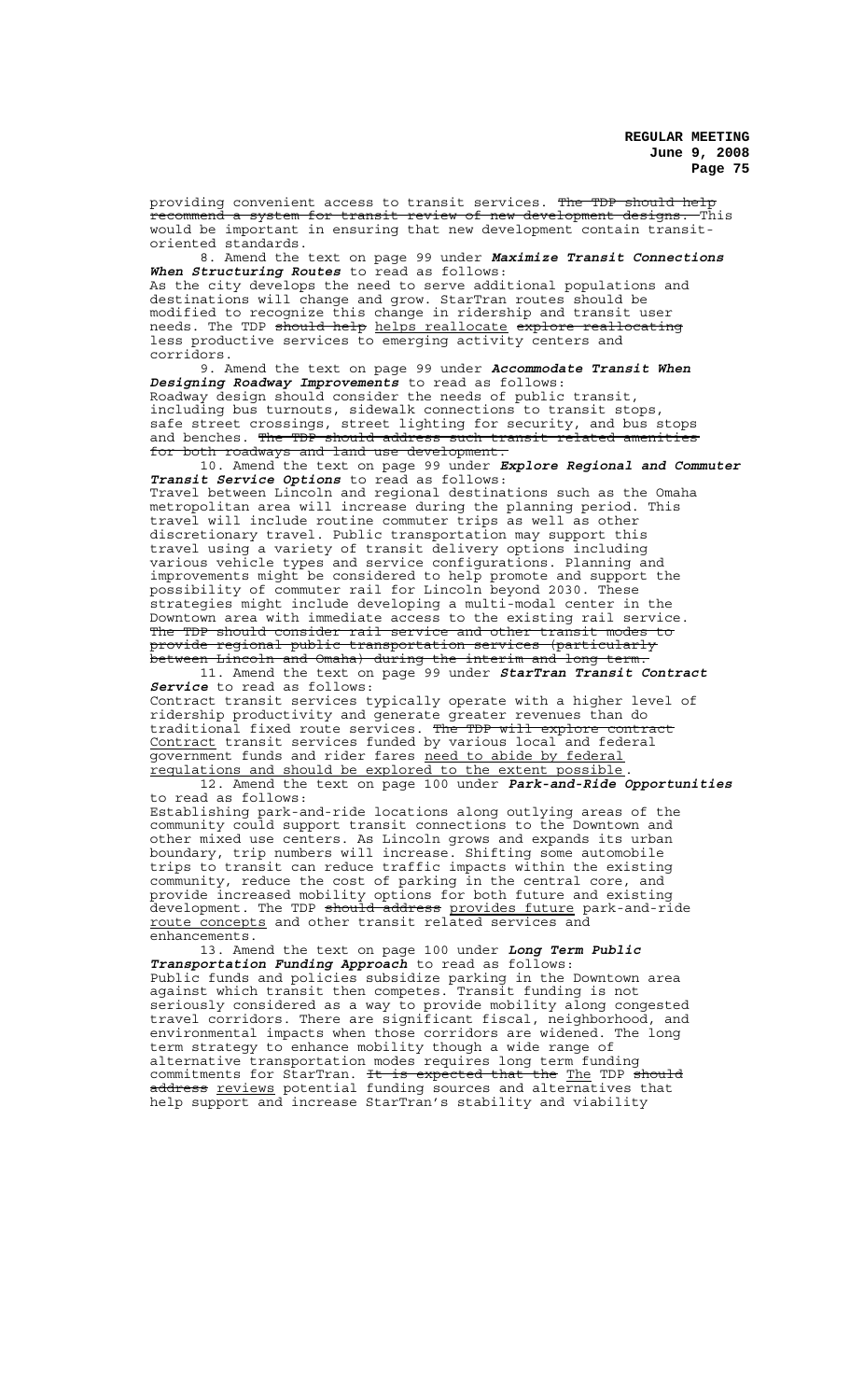during the planning period and beyond. The TDP also explores should also help explore organizational options, state enabling legislation, and state funding policies.

BE IT FURTHER RESOLVED that any other references in said plan which may be affected by the above-specified amendments be, and they hereby are amended to conform with such specific amendments.

Introduced by Jon Camp Seconded by Svoboda & carried by the following vote: AYES: Camp, Cook, Emery, Eschliman, Marvin, Spatz, Svoboda; NAYS: None.

COMP. PLAN AMENDMENT 08011 - AMEND THE 2030 LINCOLN-LANCASTER COUNTY COMPREHENSIVE PLAN BY AMENDING VARIOUS SECTIONS REGARDING THE CITY'S POLICIES ON ANNEXATION AND PROVISION OF INFRASTRUCTURE CONCURRENT WITH DEVELOPMENT - CLERK read the following resolution, introduced by Jon Camp, who moved its adoption:

A-84892 WHEREAS, the Planning Director, on behalf of Mark Hunzeker, has made application to amend the 2030 Lincoln City-Lancaster County Comprehensive Plan to amend various sections regarding the City's policies on annexation and provision of infrastructure concurrent with development; and

WHEREAS, the Lincoln City-Lancaster County Planning Commission has recommended approval of said proposed amendment.

NOW, THEREFORE, BE IT RESOLVED by the City Council of the City of Lincoln, Nebraska that the 2030 Lincoln-Lancaster County Comprehensive Plan be and the same is hereby amended in the following manner:

1. Amend the legend on the "Urban Growth Tiers with Priority Areas" map on page 21 to read as follows:

**PRIORITY A** - "Identifies a future service area of approximately 20 square miles to serve with utilities in the next six years. The City  $\frac{7}{5}$  has developed and made public financial water and wastewater utility plans for operations and growth and the 2006 CIP are based on  $\frac{1}{2}$ <del>smaller serving the</del> Priority A area. User fee increases and/or impact fees as projected for water and wastewater will require additional increases, or additional private financing if projects are added or staged earlier than previously identified.

Currently, there are not adequate funds to build needed road improvements within the city limits, much less serve Priority A or other growth areas. If t<u>T</u>he City is committed to building <u>needed</u> improvements concurrent with development, then as well as maintaining the existing road network. However, this will require significant additional road funds will be needed, in addition to the proposed rate increases for water and wastewater."

2. Amend the text under **PRIORITY AREA PLAN FOR TIER I** on page 24 to read as follows: "**Setting Priorities**

The top priority for infrastructure improvements is the existing city and areas that are currently under development. In order to provide for the orderly future growth of the city, additional land is identified in Tier I as the next area for improvement. However, the community does not have the financial resources, nor is it necessary, to provide urban services to all of the Tier I area within the next few years. So within Tier I, the community needs to prioritize areas for infrastructure improvements.

Priority A identifies a future service area of approximately 20 square miles to serve with utilities in the next six years. Developer interest exists in land in various areas which would require providing services to over 35 square miles -- if financing were available. Based. However, based on population and growth projections, there is not a need for development may begin on all of this much land in the near term. The City's has developed and  $\overline{\phantom{a}}$  made public financial water and wastewater utility plans for operations and growth <del>and the 2006 CIP <u>are</u> based on <del>a smaller</del></del> serving the Priority A area. User fee increases and/or impact fees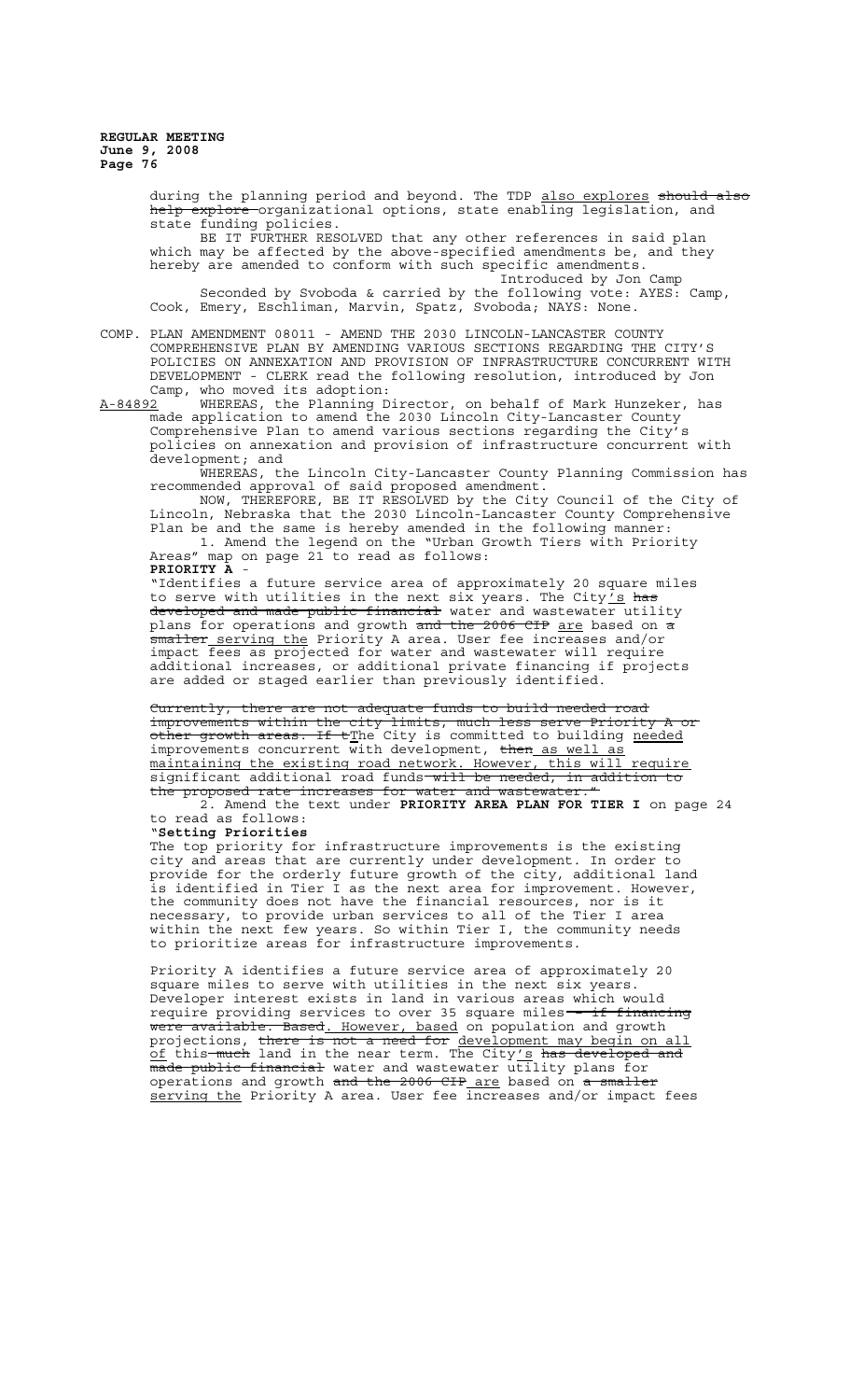as projected for water and wastewater will require additional increases, or additional private financing if projects are added or staged earlier than previously identified.

Currently, there are not adequate funds to build needed road improvements within the city limits, much less serve Priority A or other growth areas. If tThe City is committed to building needed improvements concurrent with development, then as well as maintaining the existing road network. However, this will require significant additional road funds will be needed, in addition to the proposed rate increases for water and wastewater.

While there are financing limitations, the economic development area north of Interstate 80, east of N. 40th Street, that drains into Little Salt Creek, is designated as Priority A and will be provided with infrastructure through Tax Increment Financing. However, an area along the South Beltway, which naturally drains to the south of the South Beltway, should remain Priority B or C until a sanitary sewer study concludes how this larger area can best be served and financing is addressed. **Top Priority Area**

The top priority areas are those which are generally within the city limits at the beginning of the planning period. There are still significant infrastructure needs within the existing city and areas currently under development. Some larger projects, such as Antelope Valley, will be ongoing throughout the planning period and will require significant infrastructure resources. **Priority A of Tier I**

Areas designated for near term development are generally contiguous to existing development and should be provided first with basic infrastructure within <u>the next 6 y</u>ears <del>of the adoption</del> of the Plan. Some of the infrastructure required for development may already be in place. This area includes some land already annexed, with City commitments to fund infrastructure improvements, but the land is still undeveloped and without significant infrastructure in place yet. In conjunction with annexation, the city should use other available zoning tools, such as residential density and floor area bonuses, to encourage growth and development in these areas. Some infrastructure improvements may be done in the near term while others, such as road improvements that are generally more costly, may take longer to complete."

3. Amend the text for **Principles for Priority Areas** by amending the following principles on page 25 to read as follows:

- ' "The top priority for the City's Capital Improvement Program (CIP) is to maintain existing infrastructure, provide for new neighborhood improvements and to complete needed improvements for areas already under development.
- ' Infrastructure funding to serve the growing community relies upon adequate revenue from all sources, including gas tax allocation, wheel tax, impact fees, and water and wastewater fees.

Infrastructure Initial urban improvements, such as electricity, water, sewer, pedestrian facilities and roads, should be made concurrent with development with public safety services provided from existing facilities and other improvements phased in over time as needs increase.

- ' In order to implement the Plan Vision, infrastructure should generally be provided in different directional growth areas, depending upon limited financial resources and if there is development interest in the area.
- ' Funds for improvements in new major drainage basins to the southwest and to the east should provide the opportunity for development to begin in these areas within the next 12 years.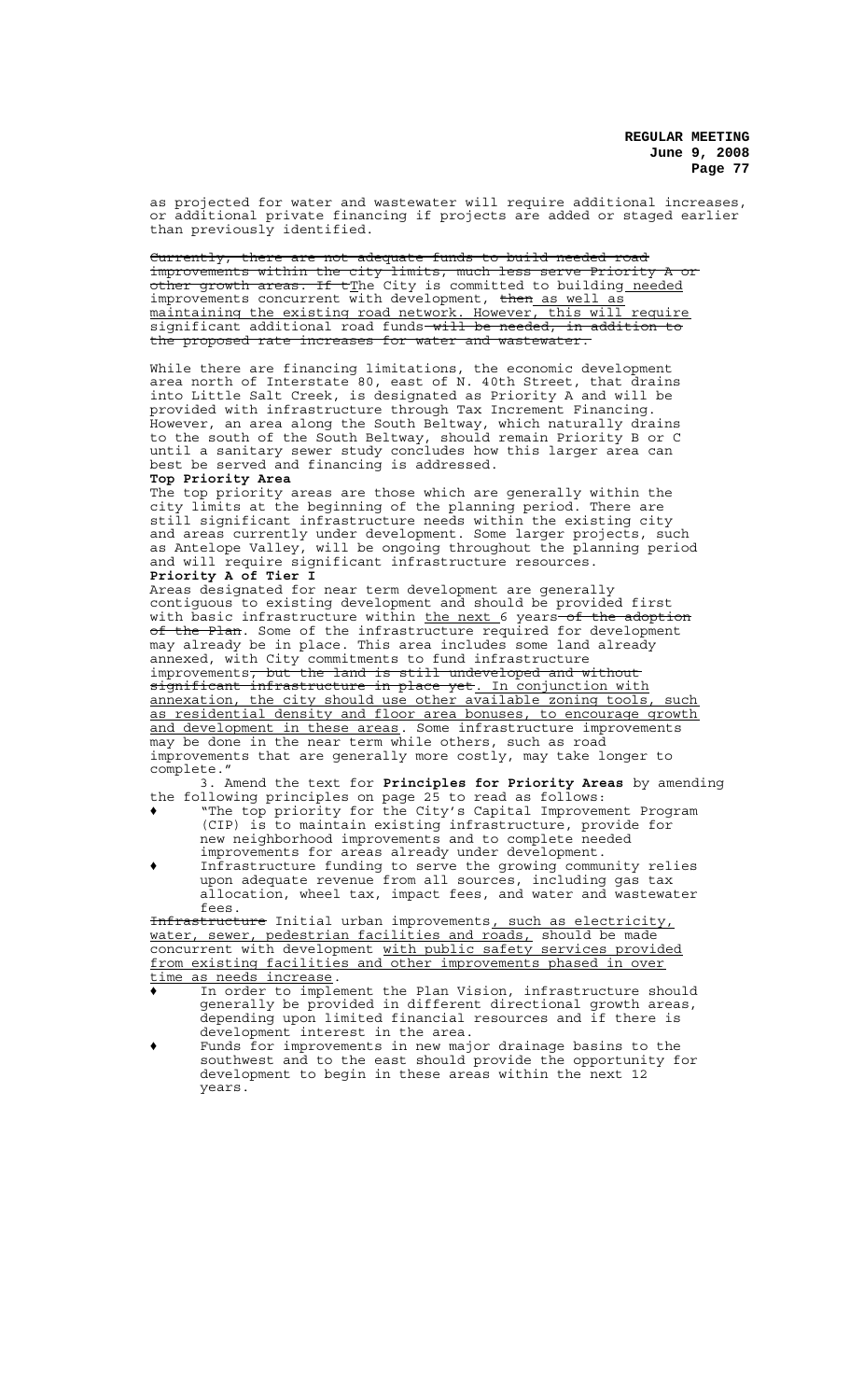- ' Development in the southwest should begin in the Priority A area in the general vicinity of the intersection of Warlick Blvd. and Highway 77. Further planning should proceed to identify initial staging of infrastructure and development in this area.
- ' The community should only approve development proposals that can be adequately served by all the initial urban public facilities such as electricity, water, sewer, pedestrian facilities and roads and by all urban improvements and services in the long term. Initially, public safety services and schools may provided to an area by facilities that are more distant.
- ' Generally, adequate infrastructure improvements should be completed in all Priority A areas where there is development interest prior to beginning infrastructure in Priority B areas."

4. Amend the text for **GUIDING PRINCIPLES FOR FINANCING URBAN INFRASTRUCTURE** by amending the following principle on page 148 to read as follows:

**"Minimize Impact on Those Who Are Not Developing Land**: As much as possible, property owners should only be assessed or pay the improvement costs at the time they seek approval of development proposals or building permits. Financing mechanisms should not impact be sensitive to property owners in an area under development who don't want to develop their land at that time. However, property owners are not encouraged but should not encourage them to hold their property out of development indefinitely.

It may be necessary to annex property and assess improvements costs to property in the Future Service Limit, but not yet developing, in order to develop the adjacent land. The community should grow in an orderly compact fashion and therefore initial urban, infrastructure improvements should be made in a proportionate and timely manner. Property owners need to be educated about the growth and infrastructure plans to reduce the elements of surprise and anger and to foster more informed personal planning decisions.

5. Amend the text under **CONCURRENCY POLICY** on page 153 to read as follows:

"Public infrastructure - including transportation facilities, water, sewer, parks, schools, and libraries – is essential to the health, safety, and welfare of the community. <del>As the community</del> grows, it is desirable that these systems and facilities be developed In new growth areas, the most essential public infrastructure (such as electricity, water, sewer, pedestrian facilities and roads) should be made concurrently – that is, at the same time – with that growth.

If growth occurs without the development of adequate public infrastructure, or the Other public infrastructure lags behind the in new growth <del>of the community, the quality of life in the whole</del> community will be diminished. Facilities may become overcrowded or overused. In the worst case, essential public services might not be available, thereby threatening the areas should be provided in proportion to initial need, with later improvements added as growth proceeds. However, utilities must be sized initially to serve long term needs. Developing public infrastructure in this manner will protect the public health, safety and welfare of the community while efficiently using capital improvement funds.

Conversely, infrastructure should not be built or developed if it is not needed. Public resources are scarce and should be conserved and used efficiently. Development of infrastructure beyond the needs of the community is a waste of resources and is not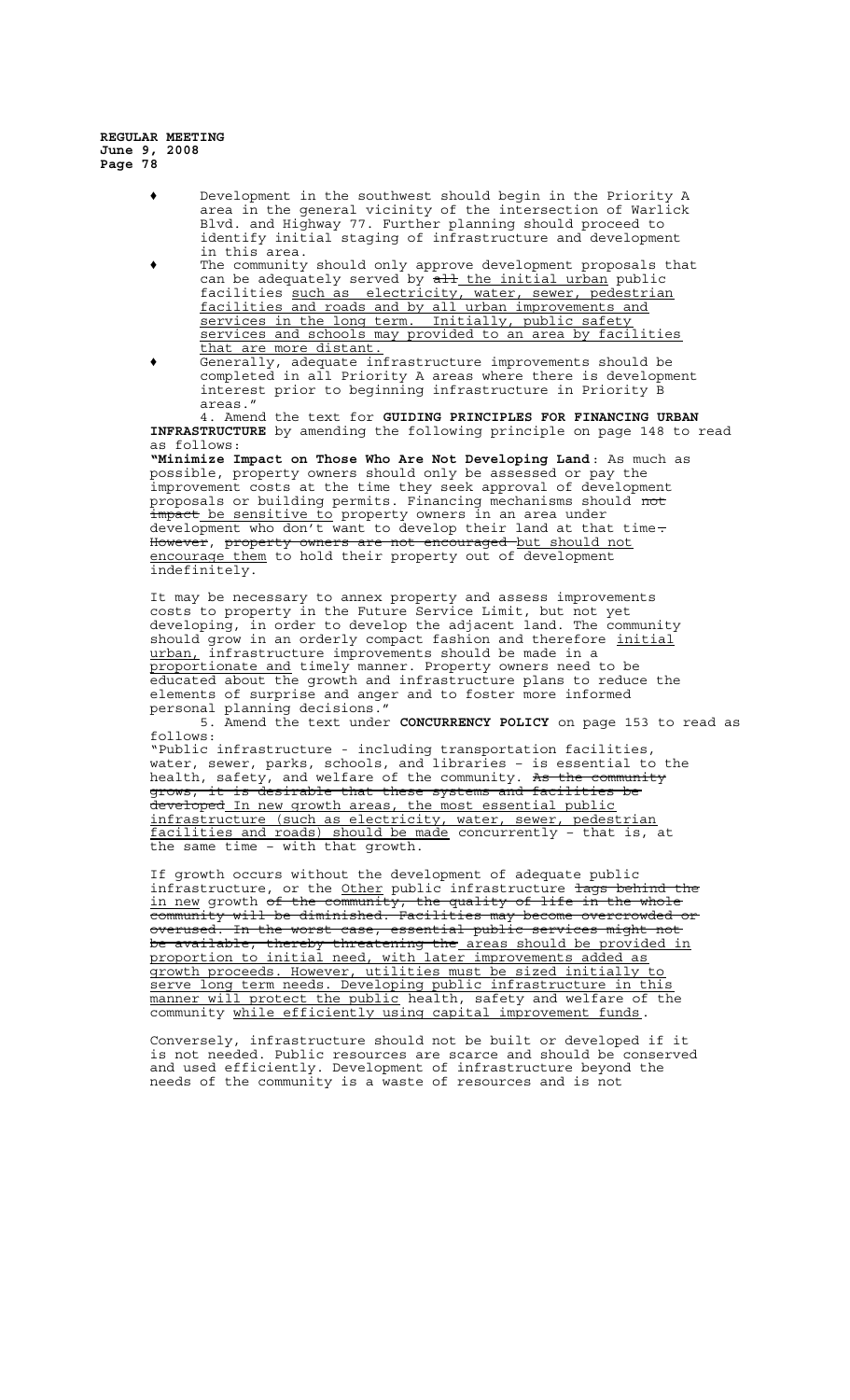beneficial to the community as a whole. Thus, some improvements, such as park land, must be obtained early in the process, but may not be fully improved until more development occurs. Land for other services such as fire and police stations or schools may also be obtained. This may also apply to road improvements, which in early stages can be adequately served by two lane, offset, paved streets, after obtaining the needed future urban right-of-way, with additional lanes planned for but not developed till later when traffic demand warrants.

The key to a successful community is the concurrent development of the infrastructure with, proportionate to the development and need of the community - a balance between the need for infrastructure and the need to conserve resources."

6. Amend the text under **ANNEXATION POLICY** on page 154 to read as follows:

"Annexation policy is a potentially powerful means for achieving many of the goals embodied in the Plan's Vision. Annexation is a necessary and vitally important part of the future growth and health of Lincoln. The annexation policies of the City of Lincoln include but are not limited to the following:

The provision of municipal services shall coincide with the jurisdictional boundaries of the City – in short, it is not the intent of the City of Lincoln to extend utility services (most notably, but not necessarily limited to, water and sanitary water services) beyond the corporate limits of the City.

The extension of water and sanitary sewer services shall be predicated upon annexation of the area by the City. City annexation shall occur before any property is provided with water, sanitary sewer, or other potential City services.

To demonstrate the City's commitment to the urbanization of land in Tier I Priority A, the City should promptly annex land in Priority A which is contiguous to the City and generally urban in character, as well as land which is engulfed by the City. Land which is remote or otherwise removed from the limits of the City of Lincoln will not be annexed<del>; land which is contiguous to the</del> City and generally urban in character may be annexed; and land which is engulfed by. Annually, the City should <del>be annexed </del>review for potential annexation all property in Priority A in which basic infrastructure is generally available or planned for in the near term.

Annexation generally implies the opportunity to access all City services. Voluntary annexation agreements may limit or otherwise outline the phasing, timing or installation of utility services (e.g., water, sanitary sewer), and may include specific or general plans for the private financing of improvements to the infrastructure supporting or contributing to the land uses in the annexed area. The annexation of large projects may be done in phases as development proceeds.

The character of existing residential areas should be respected as much as possible during the annexation process. When low density "acreage" areas are proposed for annexation due to the City's policy, additional steps should be taken to ease the transition as much as possible, such as public meetings, advance notice and written explanation of changes as a result of annexation. In general, many aspects of acreage life may remain unchanged, such as zoning or covenants. However, any annexation of existing residential areas will include some costs which must be the responsibility of property owners.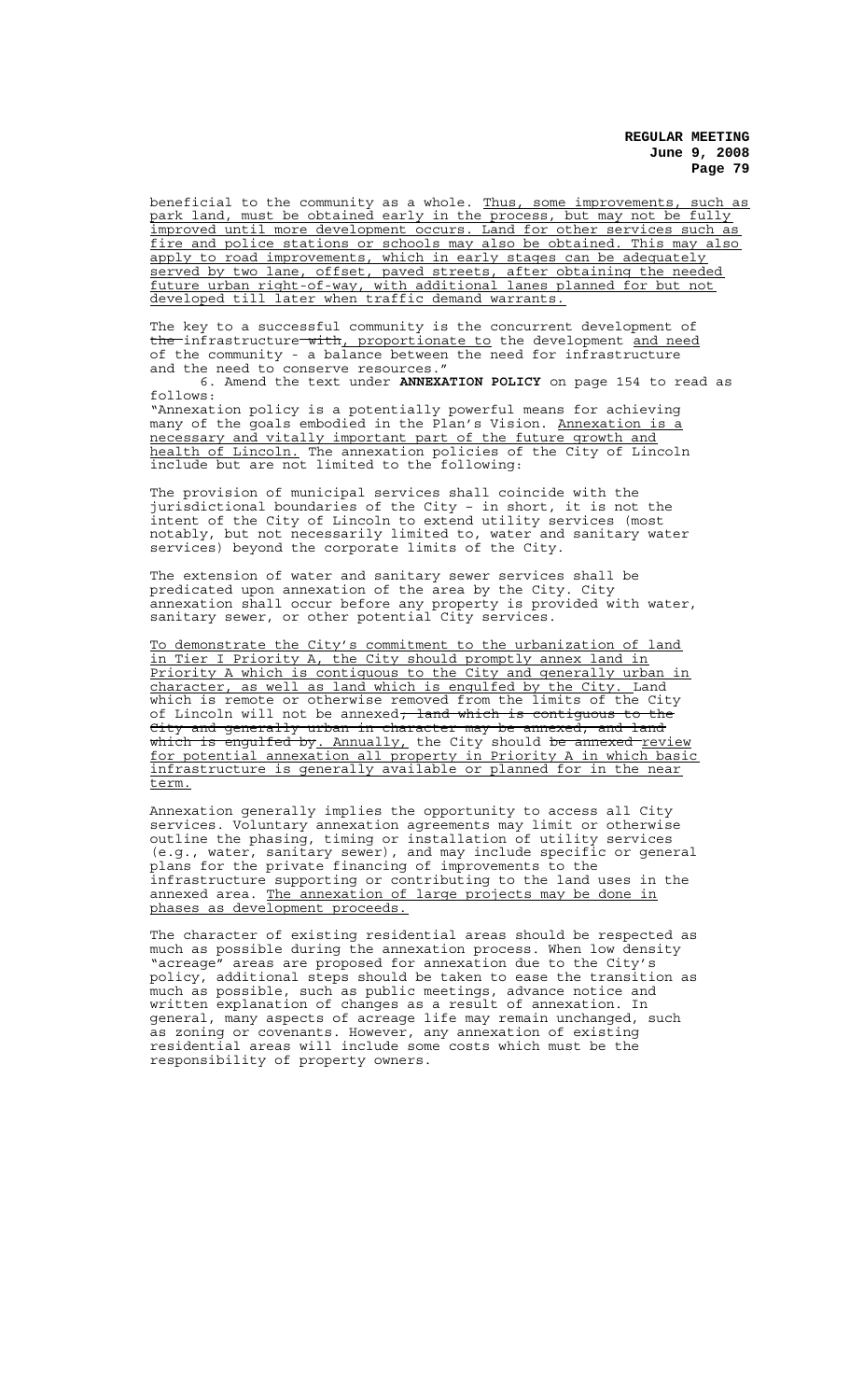Annexation to facilitate the installation of improvements and/or possible assessment districts is appropriate if it is consistent with the annexation policies of the Plan listed above. the provision of services within the areas considered for annexation shall be carefully coordinated with the Capital Improvements Program of the City and the County.

Each town in Lancaster County will have their own procedures for annexation."

BE IT FURTHER RESOLVED that any other references in said plan which may be affected by the above-specified amendments be, and they hereby are amended to conform to such specific amendments.

Introduced by Jon Camp Seconded by Svoboda & carried by the following vote: AYES: Camp, Cook, Emery, Eschliman, Marvin, Spatz, Svoboda; NAYS: None.

COMP. PLAN AMENDMENT 08012 - AMEND THE 2030 LINCOLN-LANCASTER COUNTY COMPREHENSIVE PLAN BY AMENDING THE COUNTY RURAL ROAD ELEMENT AND THE NATIONAL FUNCTIONAL STREET AND ROAD CLASSIFICATIONS MAPS - CLERK read the following resolution, introduced by Jon Camp, who moved its

adoption:<br><u>A-84893</u> WHE WHEREAS, the Planning Director has made application to amend the 2030 Lincoln-Lancaster County Comprehensive Plan to (1) amend the County Rural Road element to show N. 141st Street, Raymond Road to Davey Road for potential paving; (2) amend the County Rural Road element to show the realignment of S. 148th Street north of Nebraska Highway 2 and the closure of at-grade north access and south access at Nebraska Highway 2 from 148th Street; and (3) amend the National Functional Street and Road Classification maps to show W. Vine Street, N.W. 40th Street to N.W 56th Street, as an urban collector; and

WHEREAS, the Lincoln City - Lancaster County Planning Commission has recommended approval of said proposed amendments.

NOW, THEREFORE, BE IT RESOLVED by the City Council of the City of Lincoln, Nebraska that the 2030 Lincoln-Lancaster County Comprehensive Plan be and the same is hereby amended in the following manner:

1. Amend the "Future Road Improvements in County" map on page 116 to show North 141st Street, Raymond Road to Davey Road, for "potential paving" as shown on Attachment "A" (proposed potential paving).

2. Amend the "Future Road Improvements in County" map on page 116 to show the realignment of 1.5 miles of S. 148th Street and .25 miles of S. 162nd Street north of Nebraska Highway 2 and show the closure of the direct at-grade north access and south access to Nebraska Highway 2 from S. 148th Street as shown on Attachment "B" (proposed access closure). 3. Amend the 2030 National Functional Street and Road

Classification City and County maps on page 102 and 103 respectively to show realignment of South 148th Street north of Nebraska Highway 2 as a "rural major collector".

4. Amend the National Functional Street and Road Classification County and City maps on pages A48 and A49 respectively to show the realignment of South 148th Street north of Nebraska Highway 2 as a "rural major collector".

5. Amend the 2030 National Functional Street and Road Classification City and County maps on pages 102 and 103 respectively to show West Vine Street, NW 40th Street to NW 56th Street, as an "urban collector", to generally follow the alignment shown in the Airport West Subarea Plan as shown on Attachment "C".

6. Amend the National Functional Street and Road Classification County and City maps on pages A48 and A49 respectively to show West Vine Street, NW 40th Street to NW 56th Street, as an "urban collector" to generally follow the alignment shown in the Airport West Subarea Plan as shown on Attachment "C".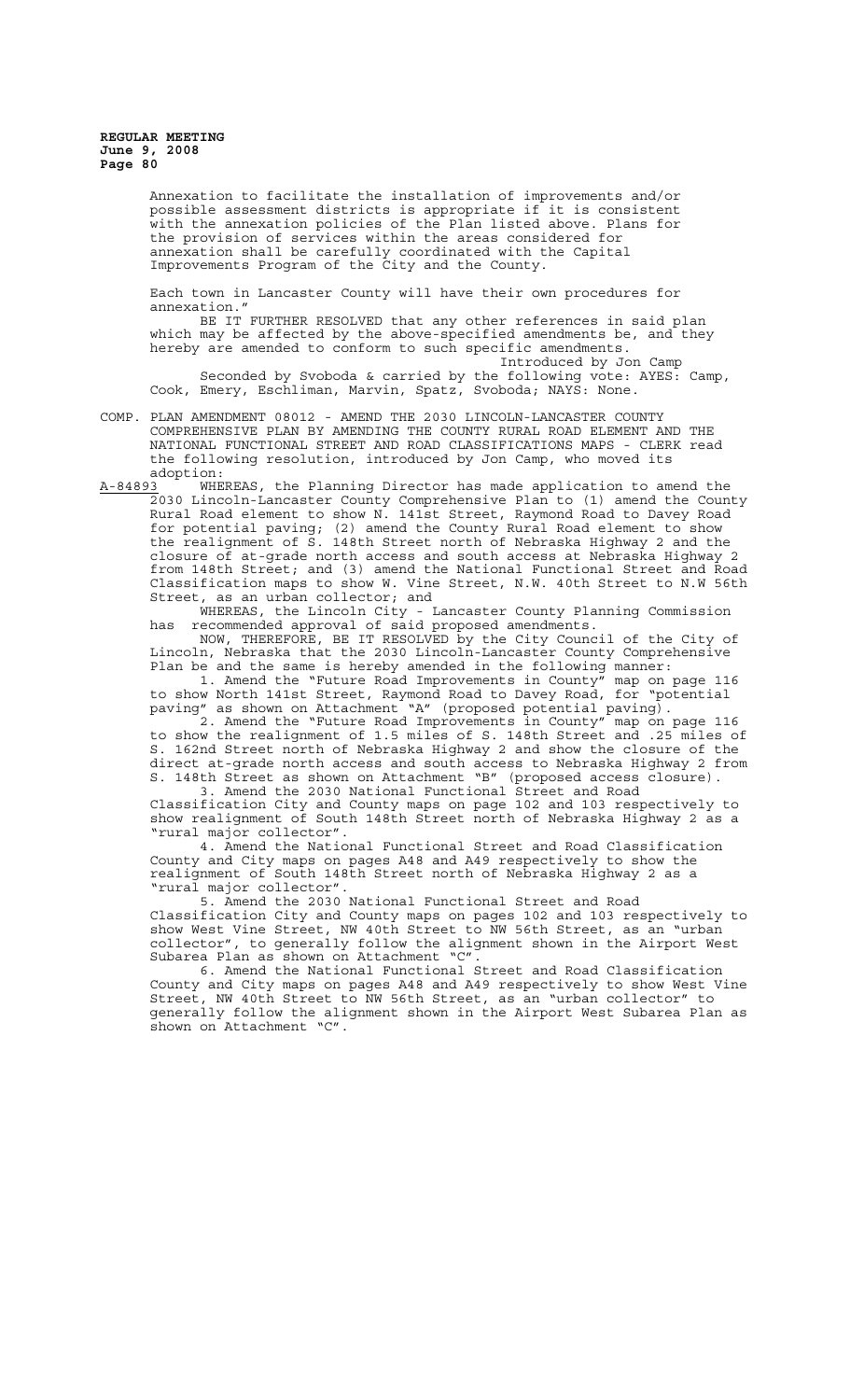BE IT FURTHER RESOLVED that any other references in said plan which may be affected by the above-specified amendment be, and they hereby are amended to conform with such specific amendment. Introduced by Jon Camp

Seconded by Svoboda & carried by the following vote: AYES: Camp, Cook, Emery, Eschliman, Marvin, Spatz, Svoboda; NAYS: None.

APPROVING AN INTERLOCAL AGREEMENT BETWEEN THE CITY AND COUNTY OUTLINING CONSTRUCTION AND MAINTENANCE RESPONSIBILITIES FOR THE PROJECT KNOWN AS WEST DENTON ROAD FROM A POINT 500 FEET WEST OF S. FOLSOM STREET TO AMARANTH LANE AND AUTHORIZING THE MAYOR TO SIGN SAID AGREEMENT ON BEHALF OF THE CITY - CLERK read the following resolution, introduced by Jon Camp, who moved its adoption:<br>A-84894 BE IT RESOLVED by the C

BE IT RESOLVED by the City Council of the City of Lincoln, Nebraska:

That the attached Interlocal Agreement between the City of Lincoln and Lancaster County, for the widening and reconstruction of the West Denton Road project from a point 500 feet west of S. Folsom Street to Amaranth Lane, including the acquisition of needed right-of-way and the establishment of maintenance responsibilities, upon the terms and conditions set forth in said Agreement, which is attached hereto marked as Exhibit "A", is hereby approved and the Mayor is authorized to execute the same on behalf of the City of Lincoln.

The City Clerk is directed to transmit one fully executed original of said Agreement to Susan Starcher for filing with Lancaster County. Introduced by Jon Camp

Seconded by Svoboda & carried by the following vote: AYES: Camp, Cook, Emery, Eschliman, Marvin, Spatz, Svoboda; NAYS: None.

APPROVING AN INTERLOCAL AGREEMENT BETWEEN THE CITY AND COUNTY OUTLINING THE RESPONSIBILITIES FOR THE WIDENING AND RECONSTRUCTION OF S. 70TH STREET FROM 600 FEET SOUTH OF COUNTRY VIEW LANE TO YANKEE HILL ROAD AND AUTHORIZING THE MAYOR TO SIGN SAID AGREEMENT ON BEHALF OF THE CITY CLERK read the following resolution, introduced by Jon Camp, who moved

its adoption:<br>A-84895 BE IT R BE IT RESOLVED by the City Council of the City of Lincoln, Nebraska:

That the attached Interlocal Agreement between the City of Lincoln and Lancaster County, for the widening and reconstruction of the South 70th Street project from a point 600 feet south of Country View Lane to Yankee Hill Road, including the acquisition of needed right-of-way and the establishment of maintenance responsibilities, upon the terms and conditions set forth in said Agreement, which is attached hereto marked as Exhibit "A", is hereby approved and the Mayor is authorized to execute the same on behalf of the City of Lincoln.

The City Clerk is directed to transmit one fully executed original of said Agreement to Susan Starcher for filing with Lancaster County. Introduced by Jon Camp

Seconded by Svoboda & carried by the following vote: AYES: Camp, Cook, Emery, Eschliman, Marvin, Spatz, Svoboda; NAYS: None.

APPROVING A CONSERVATION EASEMENT AGREEMENT BETWEEN THE CITY AND CARDWELL RESERVE HOMEOWNER'S ASSOCIATION, INC. FOR THE ACQUISITION OF APPROXIMATELY 31.48 ACRES IN THE CARDWELL BRANCH FLOODPLAIN SOUTH OF W. DENTON ROAD AND WEST OF S.W. 12TH STREET TO PRESERVE FLOOD STORAGE CAPACITY AND OTHER NATURAL RESOURCES OVER THE EASEMENT AREA. (RELATED ITEMS 08R-136, 08R-137) - CLERK read the following resolution, introduced by Jon Camp, who moved its adoption:

A-84896 MHEREAS, Cardwell Reserve Homeowner's Association, Inc. has offered to grant a conservation easement to preserve the flood storage capacity and to restrict the development of approximately 31.48 acres of property in the Cardwell Branch floodplain south of West Denton Road and west of S.W. 12th Street, located in the south part of Outlots A and B, Cardwell Reserve Addition, Lincoln, Lancaster County, Nebraska, as more particularly described in the Conservation Easement Agreement attached .<br>hereto; and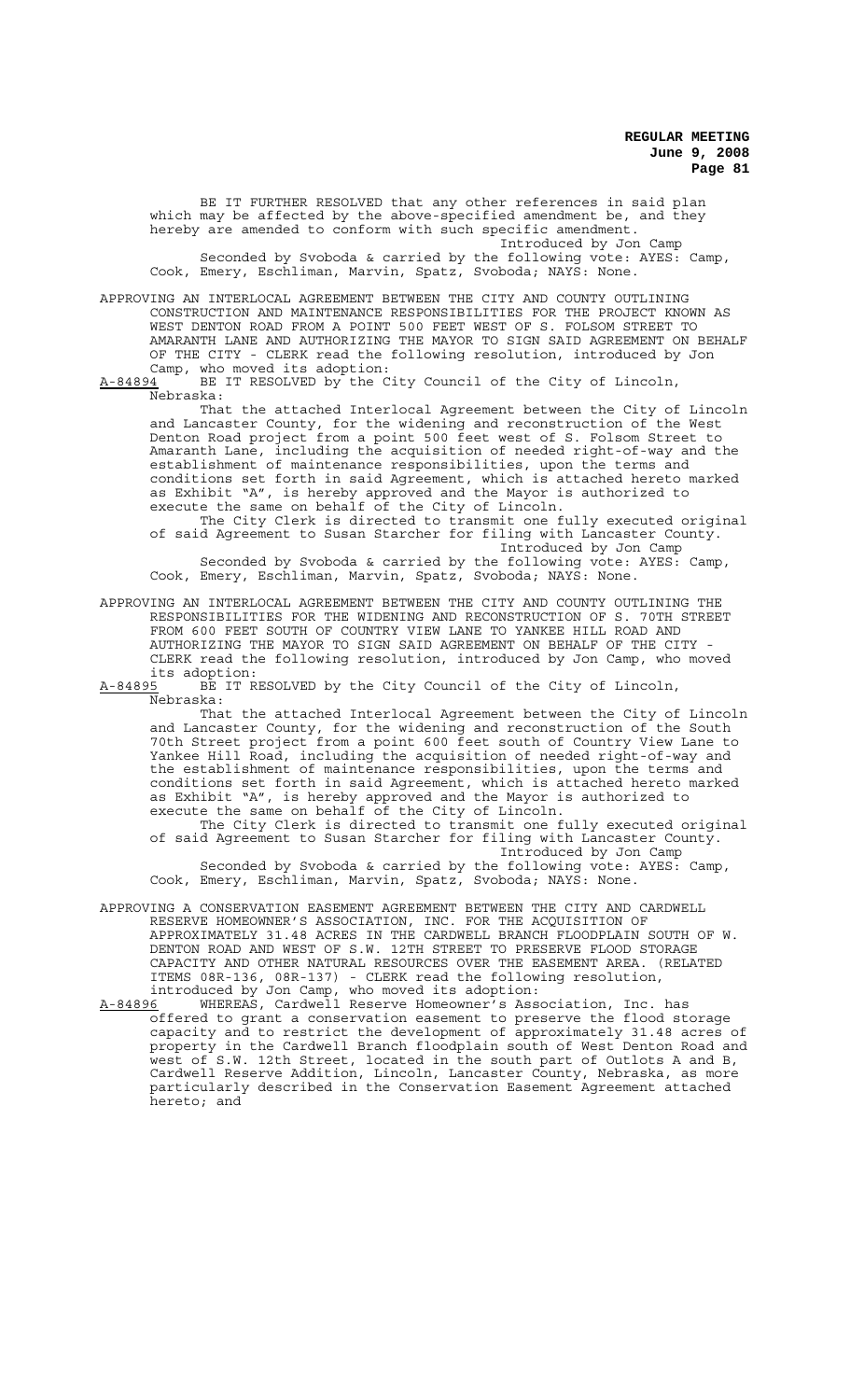> WHEREAS, acquisition of this conservation easement by the City and the Lower Platte South Natural Resources District would further the goals of the Comprehensive Plan relating to preserving the flood storage capacity by restricting the development of the property. NOW, THEREFORE, BE IT RESOLVED by the City Council of the City of

> Lincoln, Nebraska: That, on behalf of the City of Lincoln, Nebraska, the offer of a conservation easement by Cardwell Reserve Homeowner's Association, Inc. over the tracts of land legally described above and in accordance with the terms of the Conservation Easement Agreement, attached hereto and marked as Exhibit "A", is hereby accepted and approved.

> BE IT FURTHER RESOLVED that the Mayor is authorized to execute the Conservation Easement Agreement on behalf of the City of Lincoln, Nebraska.

Introduced by Jon Camp Seconded by Svoboda & carried by the following vote: AYES: Camp, Cook, Emery, Eschliman, Marvin, Spatz, Svoboda; NAYS: None.

APPROVING A CONSERVATION EASEMENT PURCHASE AGREEMENT BETWEEN CARDWELL RESERVE HOMEOWNER'S ASSOCIATION, INC., RESERVE DEVELOPMENT, LLC, THE CITY OF LINCOLN, AND THE LOWER PLATTE SOUTH NRD FOR THE PURCHASE OF A CONSERVATION EASEMENT IN THE CARDWELL RESERVE ADDITION AREA GENERALLY LOCATED AT S.W. 12TH STREET AND W. DENTON ROAD TO PRESERVE THE FLOOD STORAGE CAPACITY AND OTHER NATURAL RESOURCES OVER THE EASEMENT AREA. (RELATED ITEMS 08R-136, 08R-137) - CLERK read the following resolution, introduced by Jon Camp, who moved its adoption:

A-84897 BE IT RESOLVED by the City Council of the City of Lincoln,  $A-84897$  BE<br>Nebraska:

That the attached Conservation Easement Purchase Agreement between Cardwell Reserve Homeowner's Association, Inc., Reserve Development, LLC, the City of Lincoln and the Lower Platte South NRD for the acquisition of a conservation easement by the City and the Lower Platte South NRD within the floodplain and floodprone areas in the Cardwell Reserve Addition area generally located at S.W. 12th Street and W. Denton Road, in accordance with the terms and conditions contained in said Agreement attached hereto as Exhibit "A", is hereby approved and the Mayor is authorized to execute the same on behalf of the City of Lincoln.

The City Clerk is directed to return the executed copies of the Agreement to the Public Works and Utilities Department, for transmittal to the parties.

Introduced by Jon Camp Seconded by Svoboda & carried by the following vote: AYES: Camp, Cook, Emery, Eschliman, Marvin, Spatz, Svoboda; NAYS: None.

APPROVING AN AGREEMENT BETWEEN THE NEBRASKA DEPARTMENT OF HEALTH AND HUMAN SERVICES AND THE LINCOLN-LANCASTER COUNTY HEALTH DEPARTMENT FOR THE HOME VISITATION PROJECT FOR THE HEALTH DEPARTMENT AND CEDARS YOUTH SERVICES FOR A CONTRACT TERM FROM MARCH 1, 2008 THROUGH JULY 30, 2009 WITH AN OPTION TO RENEW FOR ONE YEAR FROM JULY 1, 2009 TO JUNE 30, 2010 IN AN AMOUNT UP TO \$200,000.00 - PRIOR to reading:

CAMP Moved to amend Bill No. 08R-138 in the following manner: 1. On line 4, delete the month which is stated July and replace with the correct month of June.

Seconded by Marvin & carried by the following vote: AYES: Camp, Cook, Emery, Eschliman, Marvin, Spatz, Svoboda; NAYS: None.

CLERK Read the following amended resolution, introduced by Jon Camp, who moved its adoption:<br><u>A-84898</u> BE IT RESOLVE

BE IT RESOLVED by the City Council of the City of Lincoln, Nebraska:

That the attached Agreement between the Nebraska Department of Health and Human Services and the Lincoln-Lancaster County Health Department for the Home Visitation Project for a contract March 1, 2008 through <del>July</del> <u>June</u> 30, 2009 with an option to renew for one year from July 1, 2009 to June 30, 2010 in an amount up to \$200,000.00, in accordance with the terms, conditions and assurances contained in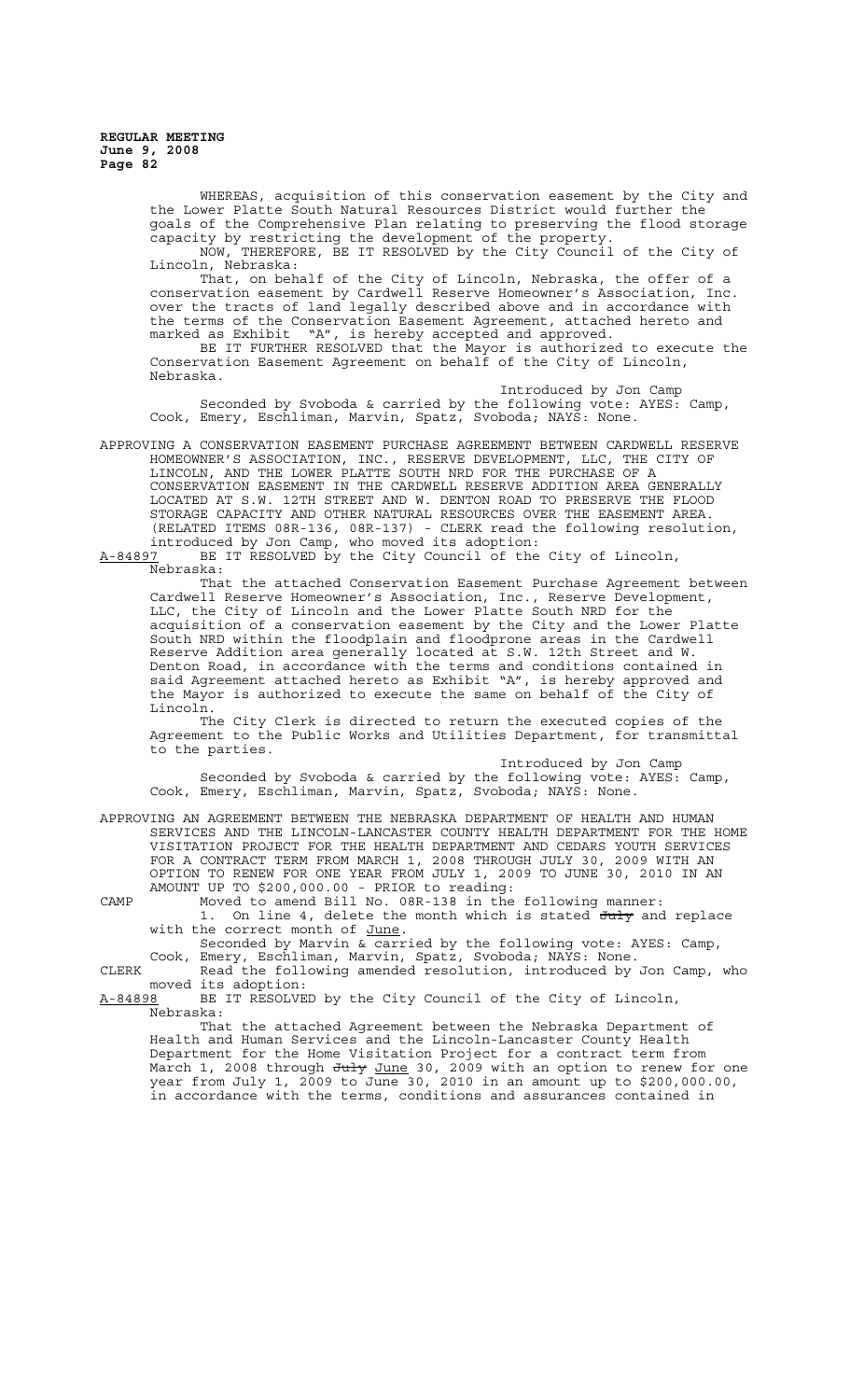said Agreement, which is attached hereto as Exhibit "A", is hereby approved and the Mayor is hereby authorized to execute said Agreement on behalf of the City.

The City Clerk is directed to return the executed copies of the Agreement to Bruce Dart, Director of the Lincoln Lancaster County Health Department.

Introduced by Jon Camp Seconded by Svoboda & carried by the following vote: AYES: Camp, Cook, Emery, Eschliman, Marvin, Spatz, Svoboda; NAYS: None.

# **ORDINANCE - 1ST READING & RELATED RESOLUTIONS (AS REQUIRED)**

- VACATION NO. 06010 VACATING SUNNY SLOPE ROAD EAST OF AVON LANE CLERK read an ordinance, introduced by Jonathan Cook, vacating Sunny Slope Road east of Avon Lane, and retaining title thereto in the City of Lincoln, Lancaster County, Nebraska, the first time.
- APPROVING A LEASE AGREEMENT BETWEEN THE CITY AND DITTMER & DITTMER OF CRETE, NEBRASKA, FOR THE LEASE OF OFFICE SPACE BY THE LINCOLN AREA AGENCY ON AGING FOR ITS LINCOLN INFORMATION FOR THE ELDERLY (LIFE) PROGRAM AT 1005 E. HIGHWAY 33, SUITE 6, CRETE, NEBRASKA FOR A TERM OF MAY 1, 2008 THROUGH MAY 31, 2009 - CLERK read an ordinance, introduced by Jonathan Cook, accepting and approving a Lease Agreement between the City of Lincoln and Dittmer & Dittmer of Crete for the lease of office space by the Lincoln Area Agency on Aging for its Lincoln Information For the Elderly (LIFE) Program located at 1005 E. Highway 33, Suite 6, Crete, NE 68333, for a 13-month term from May 1, 2008 through May 31, 2009, the first time.
- APPROVING A LEASE AGREEMENT BETWEEN THE CITY AND MUELLER/BIGERT RENTALS FOR THE LEASE OF OFFICE SPACE BY THE LINCOLN AREA AGENCY ON AGING FOR ITS LINCOLN INFORMATION FOR THE ELDERLY (LIFE) PROGRAM AT 137 N. 8TH STREET, GENEVA, NEBRASKA, FOR A TERM JULY 1, 2008 THROUGH JUNE 30, 2009 - CLERK read an ordinance, introduced by Jonathan Cook, accepting and approving a Lease Agreement between the City of Lincoln and Mueller/Bigert Rentals for the lease of office space by the Lincoln Area Agency on Aging for its Lincoln Information For the Elderly (LIFE) Program located at 137 N. 8<sup>th</sup> Street, Geneva, NE 68361, for a 12-month term from July 1, 2008 through June 30, 2009, the first time.

# **ORDINANCES - 3RD READING & RELATED RESOLUTIONS (as required)**

CHANGE OF ZONE 08016 – AMENDING TITLE 27 OF THE LINCOLN MUNICIPAL CODE, THE ZONING CODE, BY AMENDING SECTION 27.63.170 RELATING TO SPECIAL PERMITS FOR PARKING LOTS TO ALLOW THE CITY COUNCIL TO ADJUST THE LOCATION OF SIGNS AND PARKING UNDER A SPECIAL PERMIT; AMENDING SECTION 27.67.030 RELATING TO GENERAL PARKING CONDITIONS TO ALLOW PARKING IN THE FRONT YARD UNDER A SPECIAL PERMIT FOR PARKING LOTS PURSUANT TO SECTION 27.63.170; AND AMENDING SECTION 27.69.030 RELATING TO GENERAL SIGN PROVISIONS TO ALLOW SIGNS IN THE FRONT YARD IF AUTHORIZED UNDER THE CONDITIONS OF APPROVAL OF THE SPECIAL PERMITTED USE FOUND IN CHAPTER 27.63; AND REPEALING SECTIONS 27.63.170, 27.67.030, AND 27.69.030 OF THE LINCOLN MUNICIPAL CODE AS HITHERTO EXISTING. (RELATED ITEMS: 08-60, 08R-119) - CLERK read an ordinance, introduced by Ken Svoboda, amending Title 27 of the Lincoln Municipal Code, the Zoning Code, by amending Section 27.63.170 relating to special permits for parking lots to allow the City Council to adjust the location of signs and parking under a special permit; amending Section 27.67.030 relating to general parking conditions to allow parking in the front yard under a special permit for parking lots pursuant to Section 27.63.170; amending Section 27.69.020 relating to general sign provisions to allow signs in the front yard if authorized under the conditions of approval for the special permitted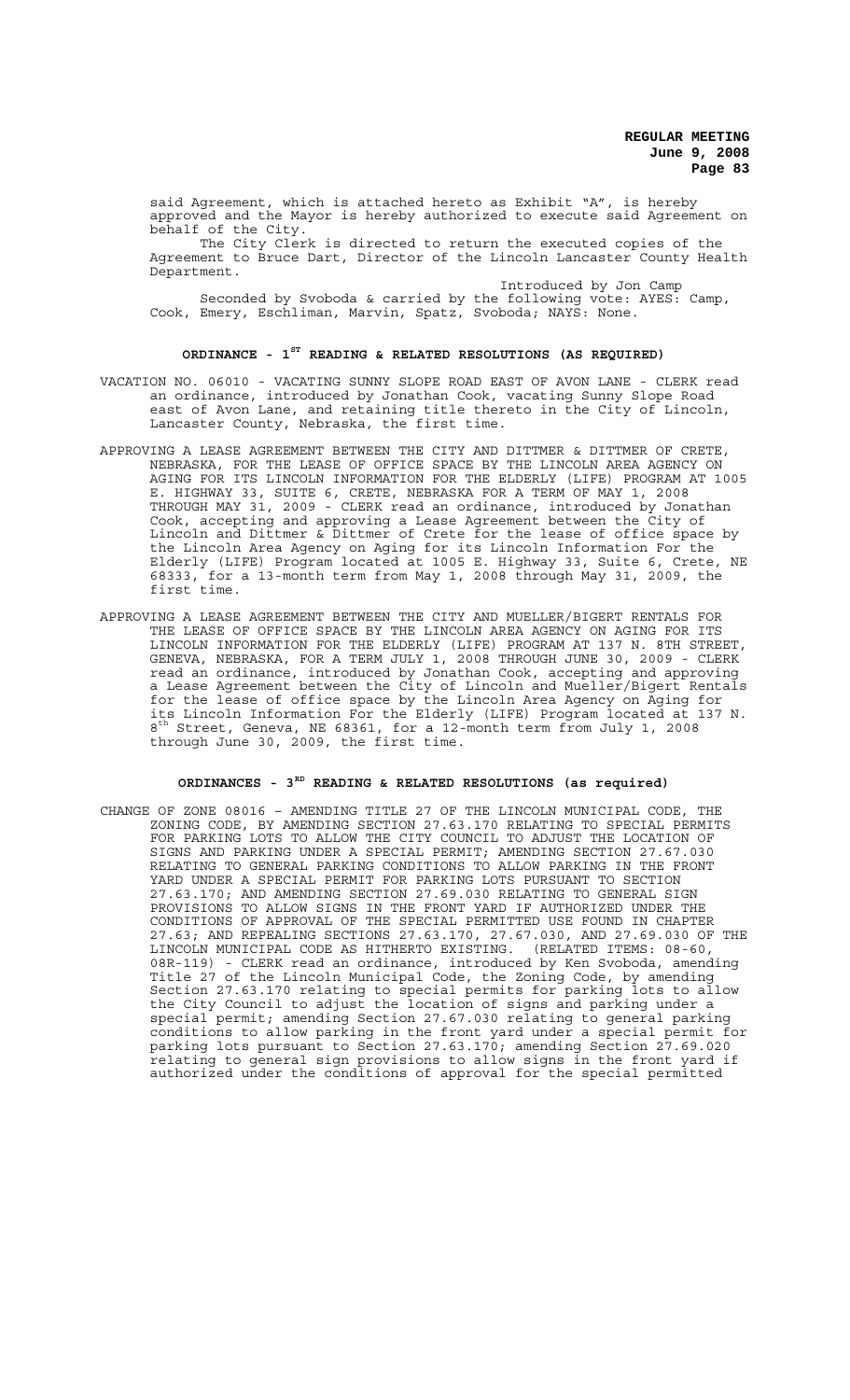use found in Chapter 27.63; and repealing Sections 27.63.170, 27.67.030, and 27.69.030 of the Lincoln Municipal Code as hitherto existing, the third time.<br>SVOBODA Moved

Moved to pass the ordinance as read.

Seconded by Camp & carried by the following vote: AYES: Camp, Cook, Emery, Eschliman, Marvin, Spatz, Svoboda; NAYS: None.

The ordinance, being numbered **#19092**, is recorded in Ordinance Book #26, Page

SPECIAL PERMIT 08018 – APPLICATION OF FIRST PLYMOUTH CONGREGATIONAL CHURCH TO ALLOW A PARKING LOT IN A RESIDENTIAL ZONING DISTRICT; TO WAIVE THE MINIMUM 15 FOOT SITE PENETRATION; TO ALLOW PARKING IN THE FRONT YARD ALONG S. 21ST STREET AND F STREET; AND TO ALLOW FOR A SIGN IN THE FRONT YARD, ON PROPERTY GENERALLY LOCATED AT S. 21ST STREET AND F STREET. (RELATED ITEMS: 08-60, 08R-119) (ACTION DATE: 6/9/08) - PRIOR to reading:

CAMP Stated for the record that he is a member of the First Plymouth Congregational Church but has no financial interest in these issues and therefore will vote.

SVOBODA Moved to amend Bill No. 08R-119 in the following manner:

1. On page 2, between lines 9 and 10, insert the following: 3. The requirement of Section 3.1 and Figure PL-1 of the Parking Lot Design Standards that there be a 15 foot site penetration for the first parking stall off the alley access from South 21st Street is hereby waived.

2. On page 2, delete lines 20 and 21.

3. Renumber the remaining paragraphs accordingly.

Seconded by Cook & carried by the following vote: AYES: Camp,

Cook, Emery, Eschliman, Marvin, Spatz, Svoboda; NAYS: None. CLERK Read the following amended resolution, introduced by Ken Svoboda,

who moved its adoption:<br>A-84899 WHEREAS, First Pl A-84899 MHEREAS, First Plymouth Congregational Church has submitted an application designated as Special Permit No. 08018 for authority to construct a parking lot in a residential district together with requested waivers to the Zoning Code to allow parking in the front yard along South 21st Street and F Street and in the side yard along the west property line, to allow a sign in the front yard, to waive parking lot design standards requiring a uniformity ratio of lighting over the entire parking lot not greater than 4:1, and a minimum 15 foot site penetration for the first parking lot stall off the alley access from South 21st Street, on property located at South 21st Street and F Street, and legally described as:

Lots 1 and 2, Block 6, Houtz Addition, Lincoln, Lancaster County, Nebraska;

WHEREAS, the real property adjacent to the area included within the site plan for this parking lot will not be adversely affected; and WHEREAS, said site plan together with the terms and conditions hereinafter set forth are consistent with the intent and purpose of Title 27 of the Lincoln Municipal Code to promote the public health, safety, and general welfare; and

WHEREAS, THE Lincoln City-Lancaster County Planning Commission has recommended conditional approval of the application designated as Special Permit No. 08018 and the requested waivers, except for the waiver of the minimum 15 foot site penetration.

NOW, THEREFORE, BE IT RESOLVED by the City Council of the City of Lincoln, Nebraska:

That the application of First Plymouth Congregational Church, hereinafter referred to as "Permittee", to construct a parking lot in a residential district, on the property legally described above, be and the same is hereby granted under the provisions of Section 27.63.170 of the Lincoln Municipal Code upon condition that construction and operation of said parking lot be in substantial compliance with said application, the site plan, and the following additional express terms, conditions, and requirements: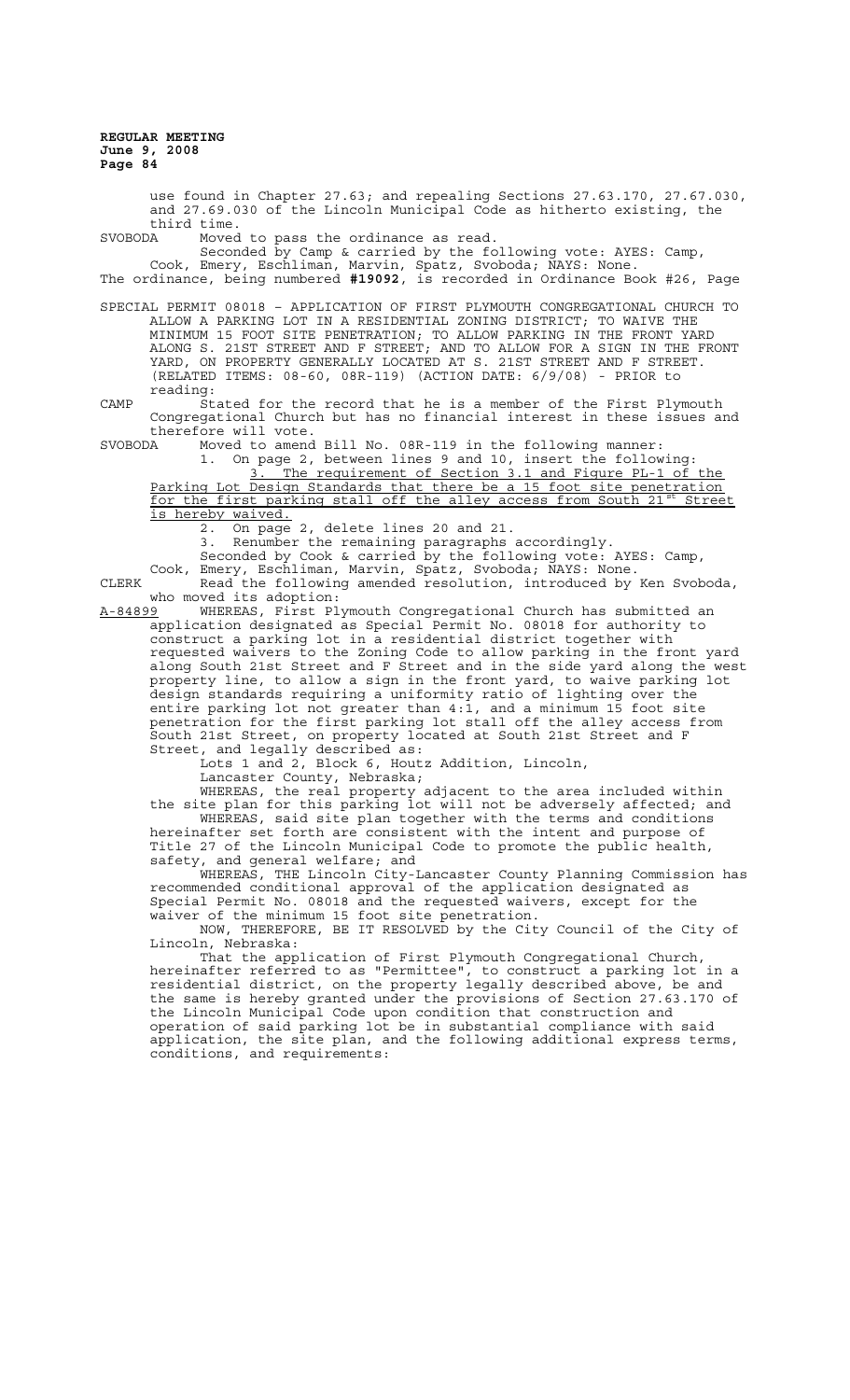1. This permit approves a parking lot in a residential zoning district, with parking in the front yard along South 21st Street and F Street, parking in the side yard and along the west property line, and a sign in the front yard.

2. The requirement of Section 3.8 of the Parking Lot Design Standards that a uniformity ratio of lighting over the entire parking lot be no greater than 4:1 is hereby waived.

3. The requirement of Section 3.1 and Figure PL-1 of the Parking Lot Design Standards that there be a 15 foot site penetration for the first parking stall off the alley access from South 21st Street is hereby waived.

4. 3. Before receiving building permits:

- a. The Permittee shall cause to be prepared and submitted to the Planning Department a revised and reproducible final plot plan including 5 copies with the following revisions:
	- i. Submit a revised landscape plan showing a 100% screen from 0 to 3ft high along S. 21st Street and F Street (except in the sight triangle, where the screen will not exceed 30 inches in height) to be approved by the Planning Director. Screening shall meet all landscape design standards, except as waived under this Special

Permit.<br><del>Provide<br>1<sup>st</sup> atal</del> ii. Provide a minimum 15' site penetration for the  $\texttt{1}^\texttt{st}\texttt{-shell}$  off the alley access from 21 $^\texttt{st}\texttt{-Street}$ . ii. iii. Plant one street tree or provide cash in

- the amount of \$220 to the City for the planting of the street tree. iii. iv. Add to the General Notes: iii. iv. Add to the General Notes:<br>(1) "Permission will be obtained to place the
	- plant materials in the City right-of-way per Chapter 14.54 and sign a landscape maintenance agreement, or move plant materials onto the private property."
		- (2) "A bond will be posted in an amount determined by the Director of Parks and Recreation sufficient to guarantee the health and vitality of the plants."
- b. The construction plans shall comply with the approved plans.
- c. The Permittee shall provide the Director of Building & Safety with documentation from the Register of Deeds that the letter of acceptance as required by the approval of the special permit has been recorded.

5. 4. Before occupying the parking lot all development and

construction must substantially comply with the approved plans. 6. 5. All privately-owned improvements, including landscaping, are to be permanently maintained by the Permittee.

 $7.$   $6.$  The physical location of all setbacks and yards, buildings, parking and circulation elements, and similar matters must be in substantial compliance with the location of said items as shown on the approved site plan.

8. 7. The terms, conditions, and requirements of this resolution shall run with the land and be binding upon the Permittee, its successors and assigns.

9. 8. The Permittee shall sign and return the letter of acceptance to the City Clerk within 60 days following the approval of the special permit, provided, however, said 60-day period may be extended up to six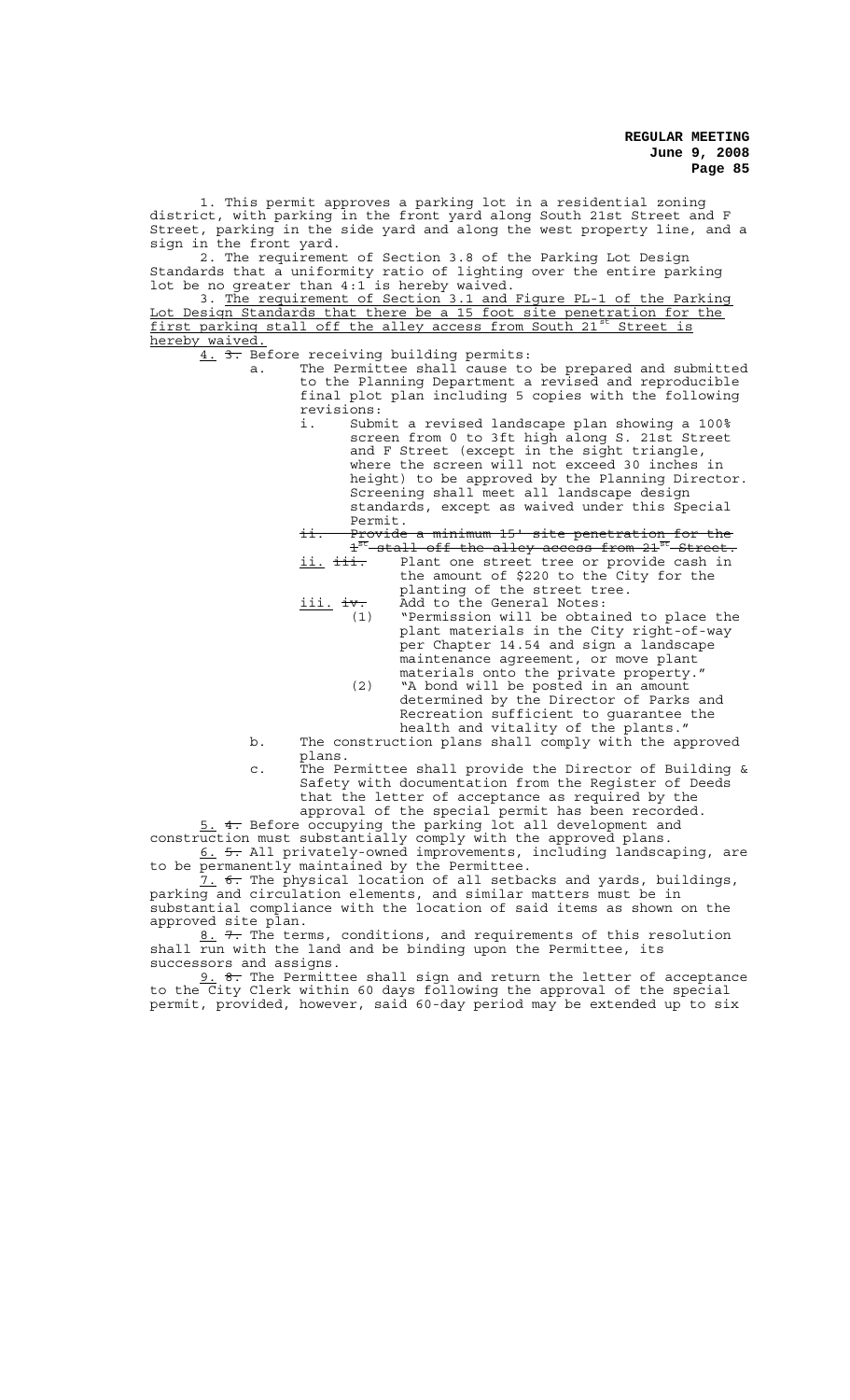> months by administrative amendment. The City Clerk shall file a copy of the resolution approving the special permit and the letter of acceptance with the Register of Deeds, filling fees therefor to be paid in advance by the Permittee.

Introduced by Ken Svoboda Seconded by Camp & carried by the following vote: AYES: Camp, Cook, Emery, Eschliman, Marvin, Spatz, Svoboda; NAYS: None.

AMENDING TITLE 2 OF THE LINCOLN MUNICIPAL CODE RELATING TO OFFICERS, DEPARTMENTS AND PERSONNEL OF THE CITY OF LINCOLN BY AMENDING SECTION 2.02.020 TO ADD THE "LIBRARY DEPARTMENT" AND THE "LIBRARY DIRECTOR" TO THE LIST OF DEPARTMENTS AND DIRECTORS UNDER THE SUPERVISION OF THE MAYOR; BY ADDING A NEW SECTION 2.02.085 TO PROVIDE THE LIBRARY DIRECTOR SHALL HAVE CHARGE AND SUPERVISION OF THE LIBRARY DEPARTMENT AND TO SET FORTH THE DUTIES OF THE LIBRARY DIRECTOR; BY CREATING A NEW CHAPTER 2.25 ENTITLED "LIBRARY DEPARTMENT" BY ADDING A NEW SECTION 2.25.010 TO ESTABLISH THE NAME OF THE DEPARTMENT; BY ADDING A NEW SECTION 2.25.020 TO ESTABLISH A PROCESS FOR THE HIRING AND REMOVAL OF THE LIBRARY DIRECTOR; BY ADDING A NEW SECTION 2.25.030 TO ESTABLISH JOB DUTIES OF THE LIBRARY DIRECTOR; AND BY ADDING A NEW SECTION 2.25.040 TO ESTABLISH A PROCEDURE FOR PERFORMANCE REVIEWS OF THE LIBRARY DIRECTOR; BY AMENDING SECTION 2.76.070 TO REMOVE THE LIBRARY DIRECTOR POSITION FROM CLASSIFIED SERVICE; AND REPEALING SECTIONS 2.02.020 AND 2.76.070 OF THE LINCOLN MUNICIPAL CODE AS HITHERTO EXISTING - CLERK read an ordinance, introduced by Ken Svoboda, amending Title 2 of the Lincoln Municipal Code relating to Officers, Departments and Personnel of the City of Lincoln by amending Section 2.02.020 to add the "Library Department" and the "Library Director" to the list of departments and directors under the supervision of the Mayor; by adding a new Section 2.02.085 to provide the Library Director shall have charge and supervision of the proviss one finally also set forth the duties of the Library Director;<br>Library Department and to set forth the duties of the Library Depart (by adding a by creating a new Chapter 2.25 entitled "Library Department" by adding a new Section 2.25.010 to establish the name of the department; by adding a new Section 2.25.020 to establish a process for the hiring and removal of the Library Director; by adding a new Section 2.25.030 to establish job duties of the Library Director; and by adding a new Section 2.25.040 to establish a procedure for performance reviews of the Library Director; by amending Section 2.76.070 to remove the Library Director position from classified service; and repealing Sections 2.02.020 and 2.76.070 of the Lincoln Municipal Code as hitherto existing, the third time.<br>SVOBODA

SVOBODA Moved to pass the ordinance as read.

Seconded by Cook & carried by the following vote: AYES: Cook, Emery, Eschliman, Marvin, Spatz; NAYS: Camp, Svoboda.

The ordinance, being numbered **#19093**, is recorded in Ordinance Book #26, Page

## **REGISTERED TO SPEAK SESSION - NONE**

#### **OPEN MICROPHONE SESSION**

Mike Morosin, 1500 N. 15<sup>th</sup> St., came forward to speak on nonrepair of his property as it related to his residential relocation in 2005 because of the Joint Antelope Valley Authority project. This matter was taken under advisement.

Ray Navratil, 1438 N. 15<sup>th</sup> St., came forward to speak in support of Mr. Morosin's housing complaints and to request closure so his neighbor can build his garage, allowing him continue his part-time business operation.

This matter was taken under advisement.